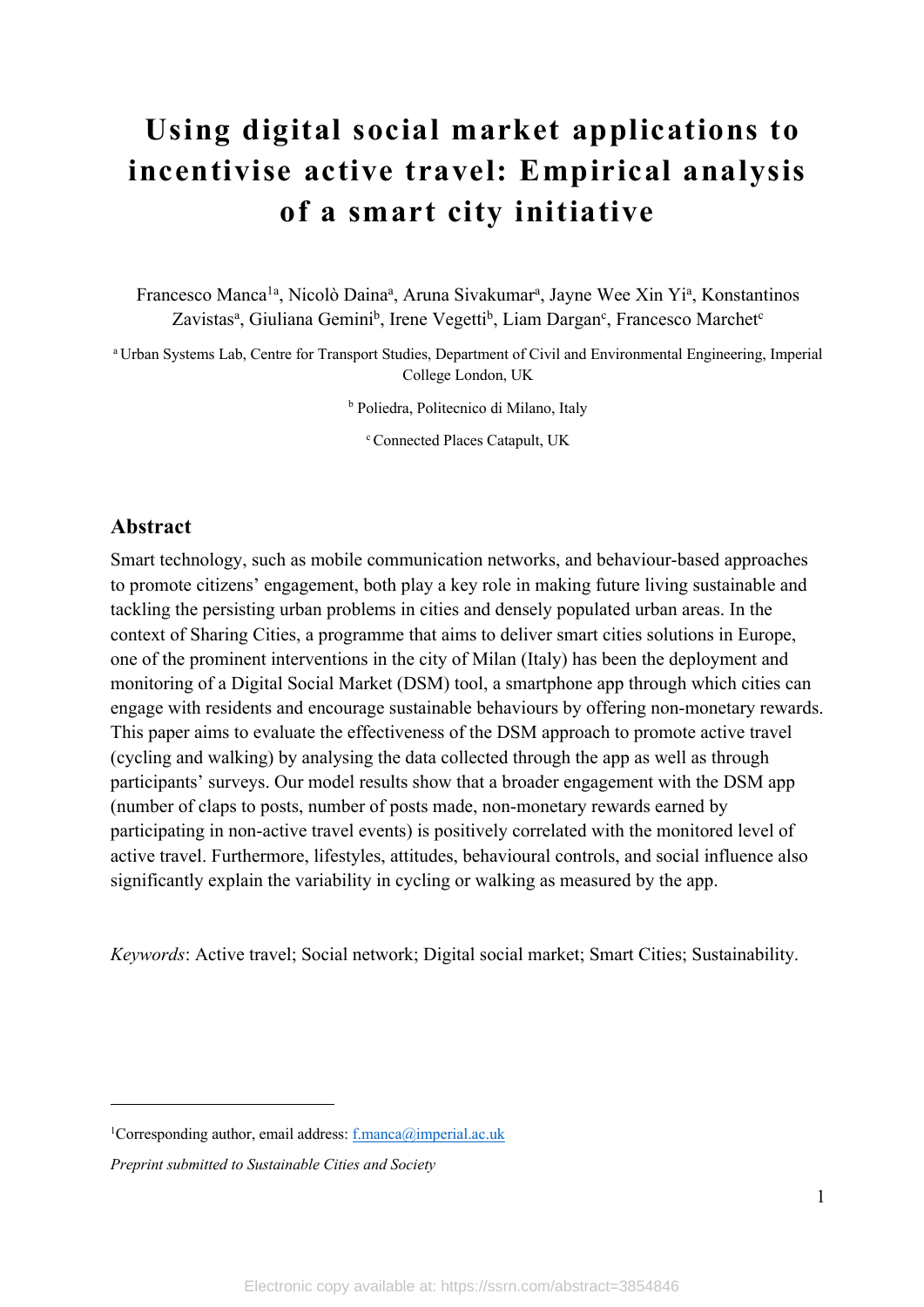## **1. Introduction**

As 54% of the global population reside in urban areas and account for more than 70% of global energy use (IPCC, 2014; Moran et al., 2018; United Nations, 2015), behaviour-based approaches for climate mitigation have the largest potential in cities. While urban infrastructures determine the capacity to deliver urban services, the way people interact with urban systems determines their effective environmental impacts. Therefore, to deliver sizable impacts, behaviour-based approaches to promote sustainable urban living are central to reducing climate change impacts.

Nowadays, a key role in making future living sustainable is played by smart technology, especially that provided by ICTs (e.g. mobile communication network and the internet), and the integration of this technology within cities (Yovanof & Hazapis, 2009). Indeed, this technology enables smart cities to be supported as prototypes to manage the issues created by urbanisation (Wu et al., 2018) and enables their development to tackle the problems (e.g. climate change and inequalities) that have become a popular focus in urban western cities (Yigitcanlar, 2016). The success of a smart city is, therefore, dependent on the citizens' behaviour, and a better exploration of human behaviours and their social interactions during the development of smart cities is fundamental (Naphade et al., 2011). Several behaviours regarding the everyday life of citizens can be influenced by the rapid dissemination of information through online interactions via web-based applications in real-time (Centola, 2010). For instance, previous studies observed that a web-based application reporting the electricity consumption of a peer network can significantly lead to a reduction in consumption (Peschiera et al., 2010), word-of-mouth interactions through Facebook can have an impact on consumers' decision of purchasing certain types of cars (Hutter et al., 2013), virtual communities with a web review system affect the tourism and hospitality industry (Mauri & Minazzi, 2013) and web-based interactions can influence purchasing behaviours of online shoppers (Isa et al., 2016).

In the context of Sharing Cities, a Horizon 2020 programme that aims to deliver smart cities solutions in Europe, citizen participation and city infrastructure improvements have been at the centre of the program (Sharing Cities, 2020). Indeed, one of the most prominent citizens engagement initiatives Sharing Cities has implemented is the large-scale deployment and monitoring of "Digital Social Market" (DSM) tools in three European Cities: Lisbon (Portugal), London (UK) and Milan (Italy).

Sharing Cities defines the DSM tool as a smartphone app, through which cities can engage with residents and encourage sustainable behaviours by offering rewards. These rewards are not monetary but are instead in the form of tokens that can typically be redeemed through activities that also support sustainable local community living. For example, they can be redeemed as discounts in shops supporting local commerce or as micro-donations to local social institutions (e.g. schools and charities). When the awarded tokens are publicly displayed in online communities, they also can be used for peer-to-peer recognition of sustainable living achievements (White & Marchet, 2021). Indeed, it has widely been investigated that individuals would be attracted to perform an activity when incentives are involved (Ayres, 2010) and these incentives have been used to motivate behavioural changes related, for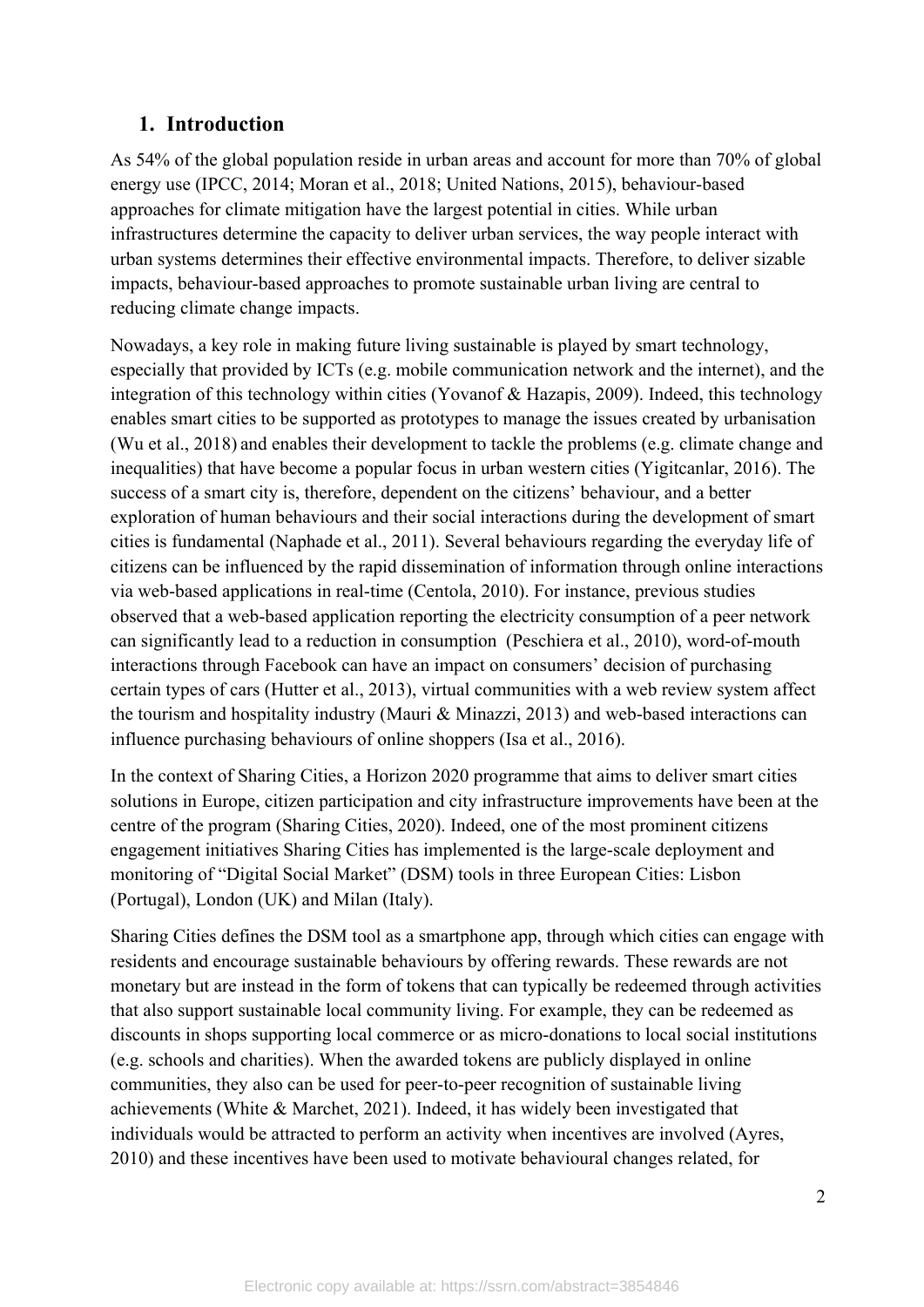example, to health (Corepal et al., 2018), water-saving (Novak et al., 2018) and sustainable travel behaviours (Zhu et al., 2020). Under the Sharing Cities project, the DSM apps were deployed in the three cities to test effectiveness in promoting several pro-environmental behaviours (PEBs) such as active travel, participation in community activities, promoting and raising awareness of sustainable living and reducing energy use.

This paper aims to evaluate the effectiveness of such DSM approaches to promote active travel, in particular, cycling and walking. To do so we analyse the case of a DSM implementation in Milan, called SharingMi. Relying on an existing application platform (i.e. the greenApes app, https://www.greenapes.com/en/), SharingMi introduced a personal reward system in exchange for continued citizen-focused behavioural changes around the themes of mobility, energy and consumption reduction and community participation.

This paper contributes to achieving our aim by analysing the data collected through the app as well as through participants' survey responses to address the following specific objectives:

- Develop from empirical evidence an understanding of the relationship between the amount of active travel and the metrics quantifying engagement in the DSM environment, such as the number of posts, comments and participation in physical events promoted digitally through the environment.
- Quantifying the extent to which lifestyles, attitudes and influence from family and friends are relevant in explaining the variability in DSM users' engagement in sustainable living activities (including active travel)

The rest of this paper is organised as follows. Section 2 briefly summarises the current literature on social influence, decisions influenced by online interactions and incentives to encourage the behavioural shift. Section 3 presents the background and conceptual framework. Section 4 shows the methodology adopted in this research. Section 5 illustrates and discuss the results. Finally, Section 6 concludes the paper.

# **2. Literature review**

## *Social influence and digital technologies*

As widely studied in social science literature, the decisions made by individuals are often based on the actions of others (Turner, 1991). Social influence might intentionally or unintentionally affect changes in individuals' attitudes, perspectives and actions (Gass & Seiter, 2015) with individuals yielding to social force (Pratkanis, 2007).

According to social psychology theory, individuals tend to conform to seek social acceptance in a group setting (Cialdini & Goldstein, 2004). This involves a change in an individual's attitudes and beliefs, longing to fit in with the social group where individuals conform to enjoy certain incentives or evade certain form of penalties (Cialdini & Goldstein, 2004). For instance, one might practice sustainable behaviours, such as cycling to school, in order to be part of and feel accepted in a sustainable community group to match with their peers' beliefs. This normative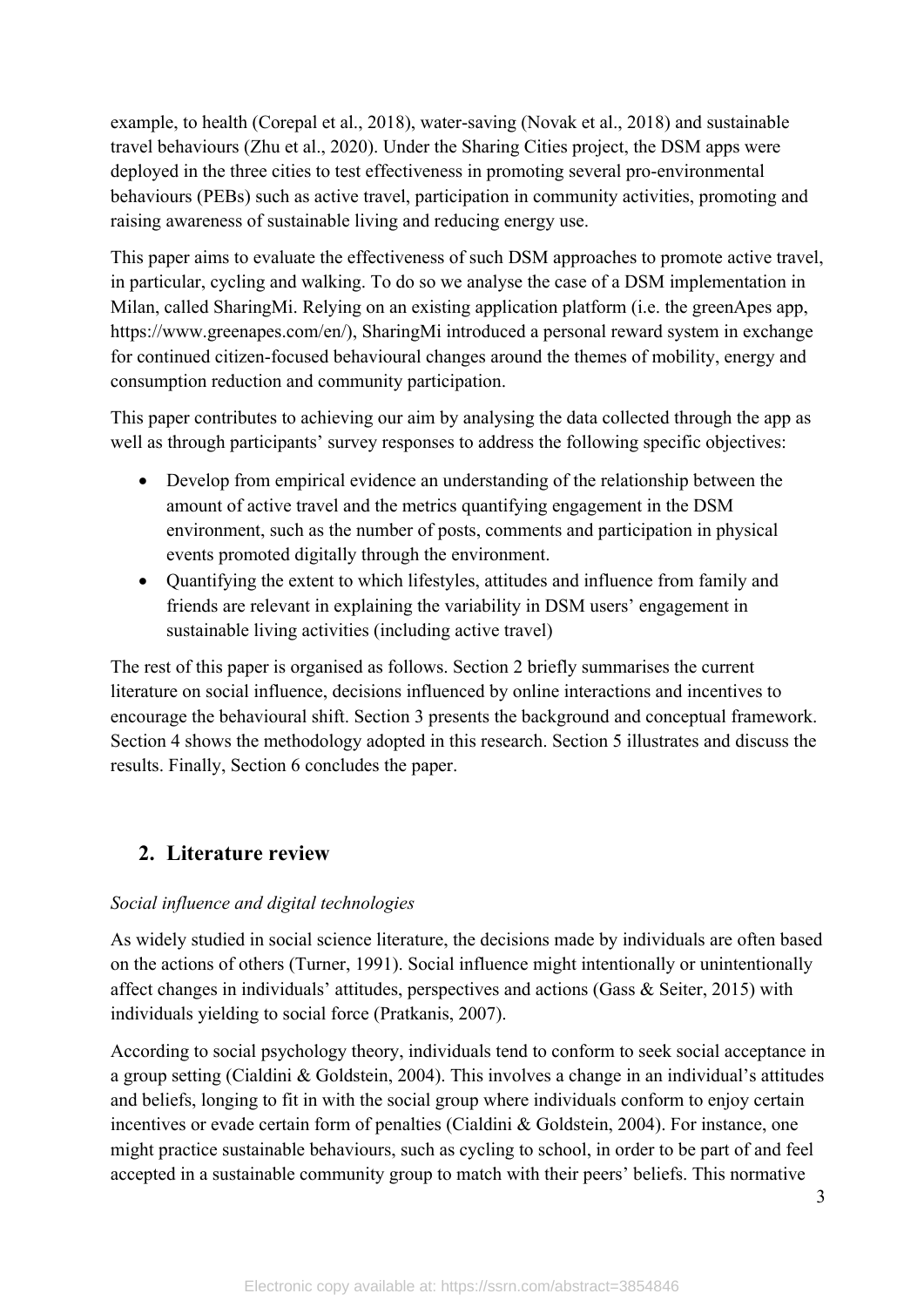influence, which characterises some conformity processes, is an important determinant that could impact decision-making (Nolan et al., 2008). When they are exposed to an unfamiliar social setting, individuals are likely to associate themselves with others for verification (Cialdini, 2007). They would also tend to consult other members of their social group when facing uncertainties (i.e., informative influence). This behaviour is more apparent when individuals do not have sufficient knowledge on the subject matter and they are more inclined to make verdicts which are based on their peers' decisions (French et al., 1959). For example, as electric vehicles are new to the market in certain parts of the world, the individual's purchasing decision could be dependent on others' reviews and recommendations (Cherchi, 2017).

People influence each other by exchanging information through different modes of interactions, such as face to face interactions and information and communication technologies (ICTs) (Sharmeen et al., 2013). Since an emotional connection is a vital attribute for people (Sarason, 1974), the advent of online social network platforms, such as Facebook and Twitter where people socialise digitally, have become extremely popular and radically changed the interactions between individuals. These online networking websites act as a medium to enhance communications (Livingstone & Brake, 2010) and to share knowledge and opinions within online social circles (Alassiri et al., 2014). With the rapid dissemination of information via web-based applications on a real-time basis, decisions can be influenced by the opinions shared on the internet. Indeed, previous studies largely showed that web-based interactions can impact behaviours in a wide range of different contexts, including purchasing preferences of online shoppers (Chen et al., 2011; Isa et al., 2016), decisions made in the hospitality industry based on web reviews (Mauri & Minazzi, 2013) and health behaviours spread in a web-based community (Centola, 2010).

#### *"Digital social influence" for sustainable living*

Given the several possible applications, these web-based social network platforms can be employed in urban areas to boost sustainable behaviours. Cities are currently focusing on innovative strategies to tackle the growing concerns of climate change through the development of smart city programs (Yigitcanlar, 2016). One of the main challenges in urban areas is indeed represented by traffic and its negative externalities, congestion and pollution. With urbanisation sprawling across cities, transport is essential as it provides links for people to reach their destinations. Although there have been several technological improvements to cope with traffic pollution (i.e., the development of low-emission and electric vehicles), the transportation sector is still one of the primary sources of greenhouse gas emissions. In 2010, the transport sector generated a total of 6.7gigatonne of carbon dioxide and this figure is estimated to be doubled by 2050 (IPCC, 2014). However, "hard" interventions alone, such as increased cost of cars through taxation and improving public transport system infrastructures, are not entirely effective in encouraging people to adopt sustainable behaviours (Stopher, 2004). City authorities, recognising this, actively consider implementing "soft" interventions, such as through the help of smart applications (Vinci  $\&$  Dio, 2014), to reduce car usage by encouraging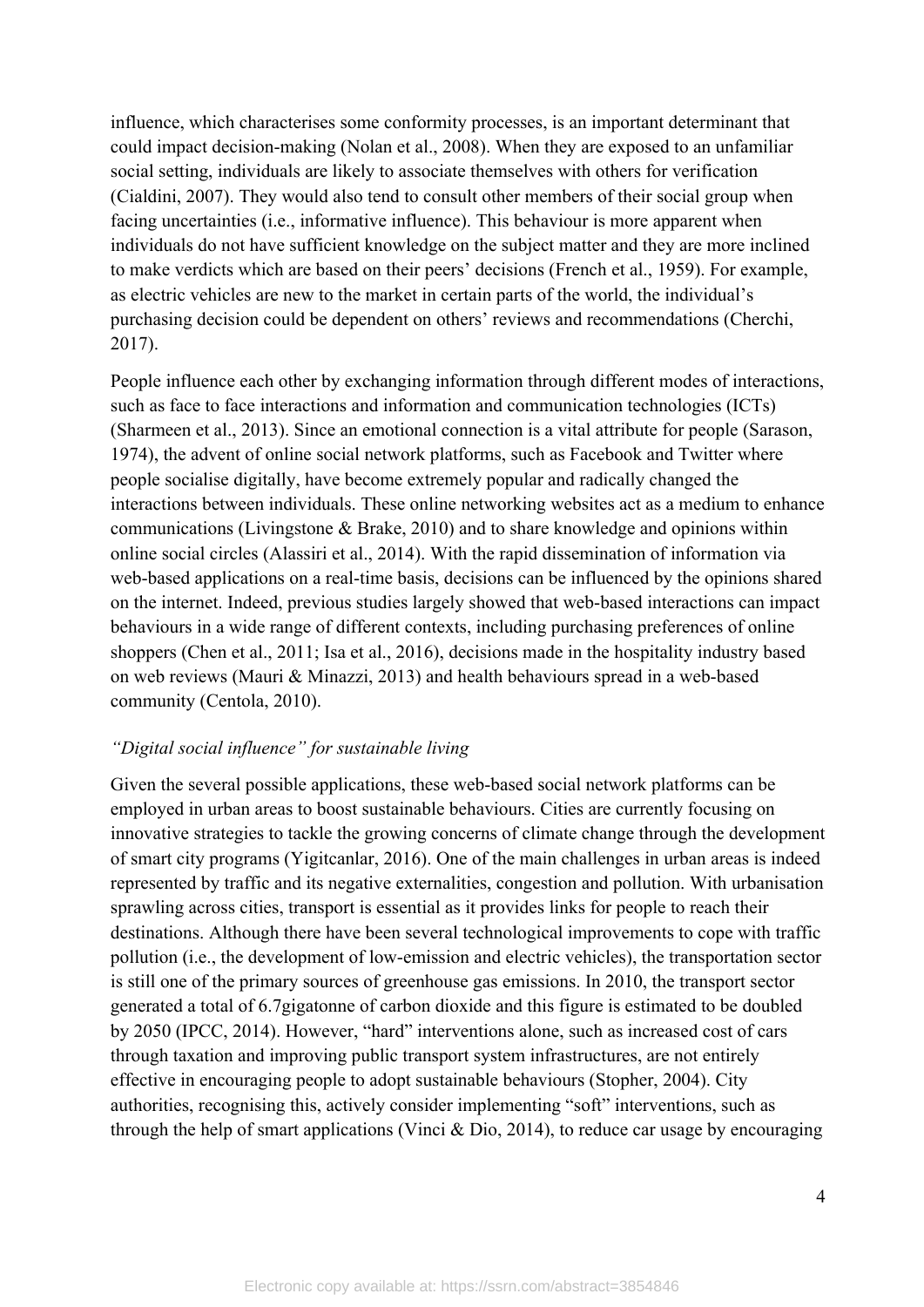a shift towards sustainable transport modes (Di Dio et al., 2018; Gärling & Fujii, 2009; Sottile et al., 2020).

Social influence might play a fundamental role in determining the success of these "soft" interventions related to travel behaviour. Previous studies illustrate that besides an individual's attributes and characteristics, the neighbour network can also influence an individual's choice of using public transport (Goetzke, 2008). Similarly, social influence can impact even more sustainable means of travel, such as cycling (Manca et al., 2019; Sherwin et al., 2014) and walking (Kamargianni & Polydoropoulou, 2013). Nonetheless, it has been shown that comparative happiness arising from the social and interpersonal comparison is an important factor determining commute satisfaction (Abou-Zeid & Ben-Akiva, 2011). To amplify the effect of social influence to drive certain behaviours, "soft" interventions can be supported by the employment of an online social network platform where people can interact and exchange information, which is one of the main objectives of Sharing Cities project (Sharing Cities, 2020).

Moreover, information exchange in social interactions might be combined with incentive strategies such that people would be well-informed of their actions and get rewarded for their good actions (Stern, 1999). When an external influence is required to motivate behavioural changes in individuals it is possible to employ the use of incentives (Lehman & Geller, 2004). A consumer's behaviour and decisions are the result of trade-offs between variables associated with benefits and costs, and the provision of incentives might change the perception of these benefits and costs. For instance, individuals are generally attracted to perform an activity when incentives are involved (Ayres, 2010) while reluctant behaviour would be observed when there are no perceived benefits (Kreps, 1997). On the other hand, imposing penalties would have an even greater impact on behavioural shift as the effect of penalties would enable individuals to skew towards compliance behaviours (Amini et al., 2014). Yet, prospect theory in behavioural economics illustrated that view on gains are considered more favourable than the view on losses (Kahneman & Tversky, 2013). Many studies showed that incentives can be a factor in the behavioural shift. They can be used to motivate behavioural change in health for young people (Corepal et al., 2018) and also encourage people to accept weight loss programmes (Promberger et al., 2012). Sustainable behaviours could also be encouraged using incentives. For example, the positive effects of incentives can be observed on water-saving behaviour (Novak et al., 2018), electric vehicles purchase (Hardman et al., 2017) and sustainable behaviours in travel, such as departure time planned during off-peak-hours (Zhu et al., 2020). Nonetheless, the provision of monetary and non-monetary incentives can have different impacts on environmental attitudes and behaviours. Indeed, behavioural shift through monetary incentives can be temporary (i.e., it fades with the end of the incentive) while non-monetary measures, which imply knowledge and moral persuasion, can have a greater impact on longterm behaviours towards sustainability (Rajapaksa et al., 2019).

The use of incentives might be very useful in creating awareness about sustainable programmes (Timlett & Williams, 2008). However, such programs are characterised not only by the use of incentives but also by a certain level of communication and engagement that can even play a more important role in the behavioural shift of the individual. Therefore, it can be difficult to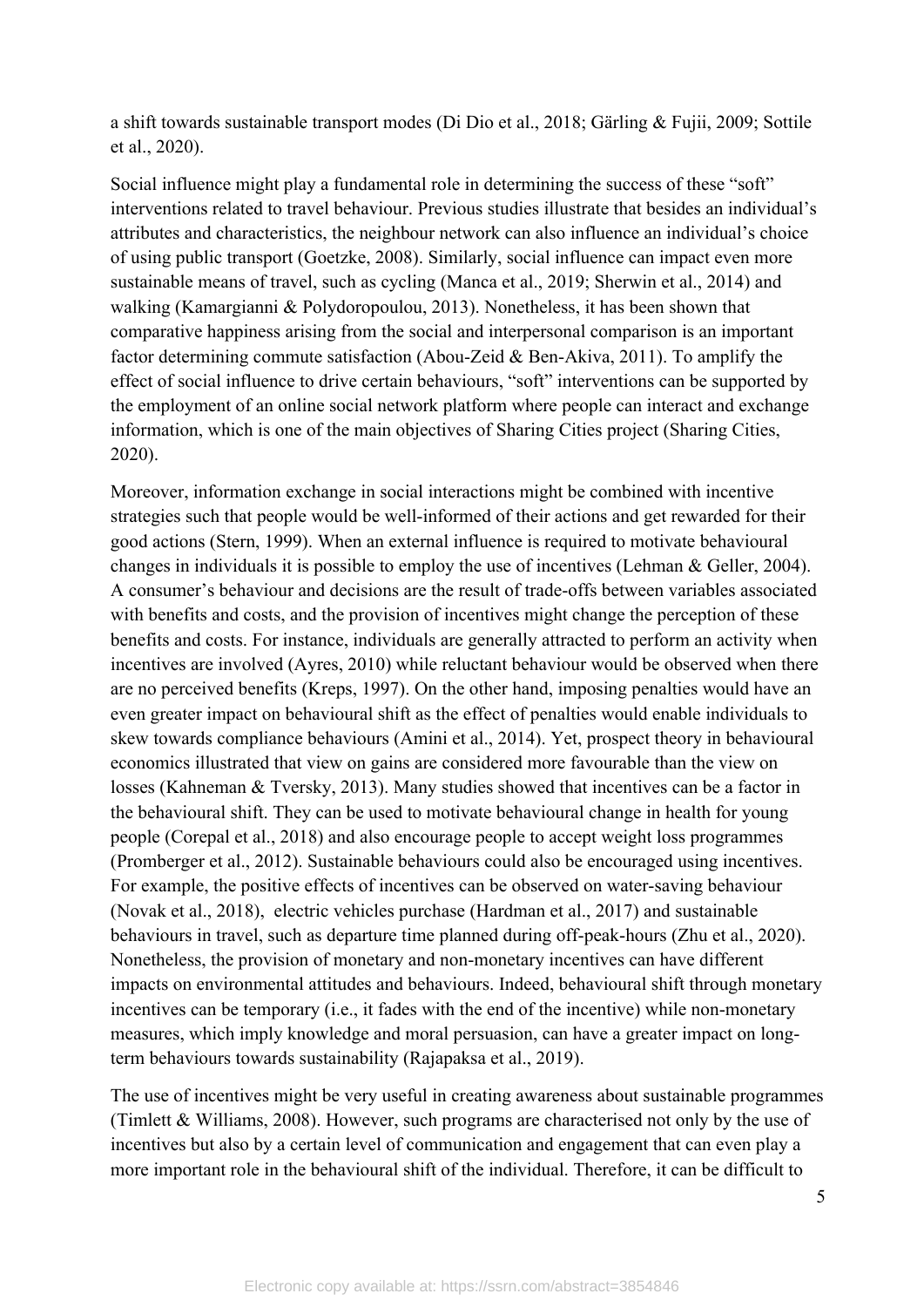isolate the effect of incentives from the effect of communication and engagement (Timlett  $\&$ Williams, 2008).

While existing studies recognised that social influence and incentives were able to spur decision making on sustainable living, there is still limited research on influences from online interactions towards sustainable living. This study attempts to contribute to the existing literature towards this direction by analysing the Sharing Cities intervention in Milan. This intervention aimed to promote individuals' sustainable behaviours and was characterised by the integration of the DSM application. This application guaranteed the exchange of information through online interactions, sustainable behaviour activities and the provision of non-monetary incentives for participation. We investigate how the influence generated by the activities in the app and the influence from the experience (i.e. activities and non-monetary reward) relate to active travelling, that is walking and cycling.

# **3. The SharingMi initiative as an empirical context**

Built upon an existing app "greenApes", the SharingMi platform was launched on the  $21<sup>st</sup>$  of February 2019 in the Sharing Cities Pilot Area of Porta Romana Vettabbia, but was quickly opened up to the whole Milano community. By signing up to the DSM and participating in a range of sustainability-related activities, participants could earn tokens: for instance, by changing the way they get around the city (i.e. cycling, walking or using public transport instead of using a car), at home by reducing the energy they use or switching to renewable energy, by joining city challenges and events, or by sharing green ideas and stories with the SharingMi online community. The earned non-monetary rewards (called "BankoNuts"), which could be redeemed to access goods and services at shops and other outlets, as a reward for having a more sustainable or greener lifestyle.

In one month, almost 1000 users signed up to SharingMi, 2500 stories were shared, and 8000 "claps" (which users use to show their appreciation of other user's stories) were sent. Different steps of data collection have been undertaken to fulfil different objectives for the monitoring process.

#### *App users' questionnaires*

In June 2019, four months since the beginning of the intervention, users were asked to reply to a web-based questionnaire to understand the feeling of the community about SharingMi, how they got to know about it, what kept their attention at the beginning and what they like/dislike about greenApes (the platform utilised by SharingMi) and the rewards offered. 61 people out of 1,270 users (4.8%) of the Community answered this questionnaire. More than half (67%) of users who filled the questionnaire are aged between 25 and 44 years, followed by users aged 45+ (20%) and younger than 25 (13%). The majority of users declared to have heard about SharingMi through word of mouth (35%), social media (23%) and other websites than the SharingMi one (20%). 16% of users heard about SharingMi in a public conference/event, 3% from the website/newsletter of the Municipality of Milano and 3% from the European Project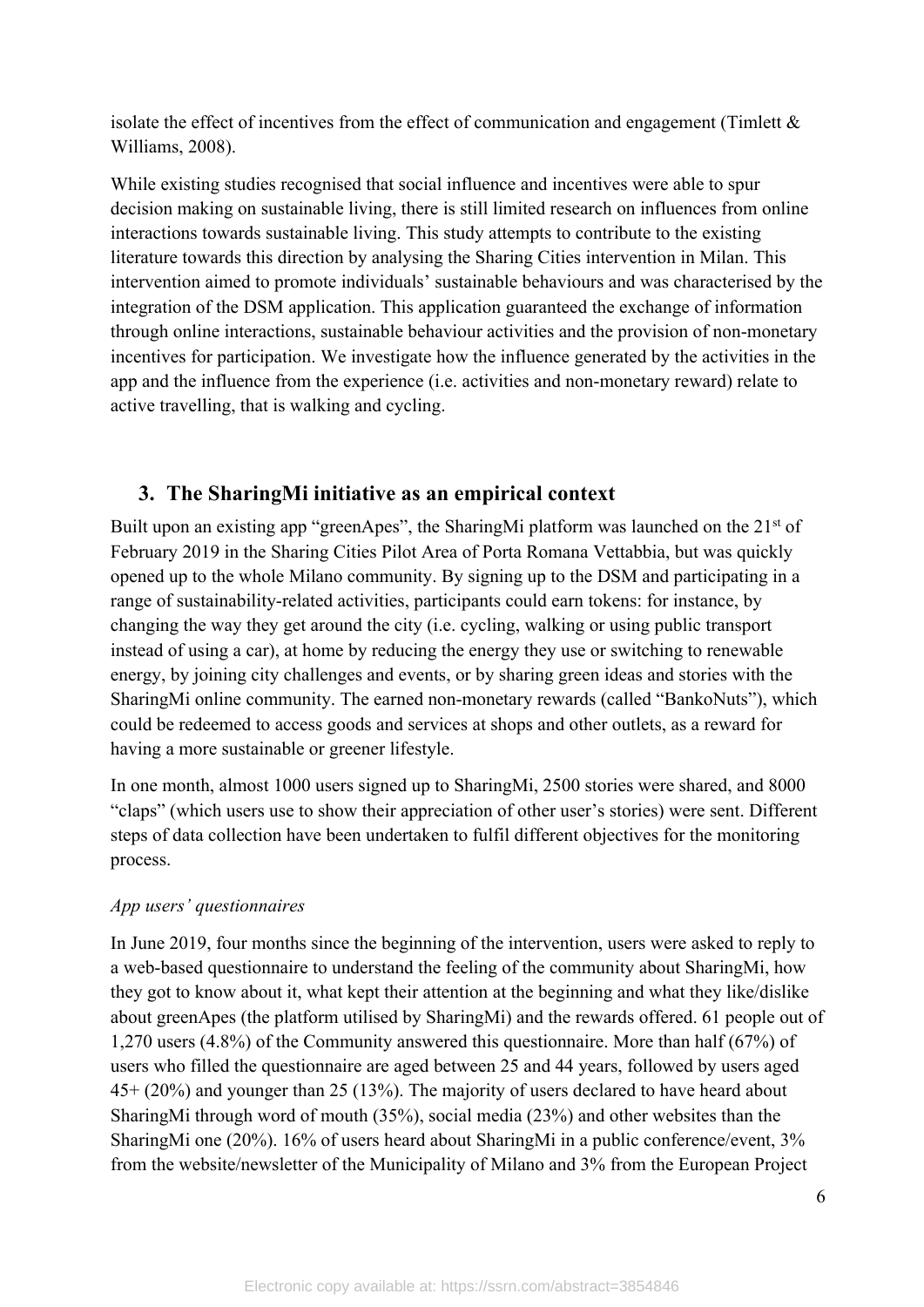Horizon 2020 Sharing Cities. No user declared to have known SharingMi from a shop or a rewarding partner. 43% of users had never visited the SharingMi website or social media pages (Facebook and Instagram), but according to the 57% of users that answered positively, the website has been the most visited online channel promoting SharingMi (69%) followed by the Facebook page (40%) and Instagram account (17%).

Some interesting and promising insights about SharingMi came out since the beginning of the intervention. For instance, when deciding whether to join the platform, the first thing about SharingMi that caught the attention of users was the ability to: learn from other users about how to approach a more sustainable lifestyle (38%), help Milan to become a greener city (18%) and earn rewards from their actions and ideas (18%). 16% of users declared that they want to be an inspiration for other users. After joining SharingMi and using the platform for a while, users said they found it useful learning from others about how to become more sustainable (62%) and also liked that they were helping to make Milan greener (20%). On the other hand, it seems more challenging to inspire the rest of the community. In general, users appreciated the reward system of SharingMi: 67% had a positive opinion about the rewards on offer, but 33% were either not interested in them or did not like them.

Looking at the results of the questionnaire and the potential impact of SharingMi on users' behaviour, 38% of users affirmed that, since using SharingMi, they started having more conversations about the topic of the app with friends and family, 30% were feeling more connected to important sustainability campaigns and projects going on in Milano, and worldwide (26%). 28% were more aware of where to buy things, giving more attention to the origin of products, such as food and clothing. 18% of users were recycling more and 11% affirmed they were shopping more local than they used to. 5% of users participated in or ran sustainable events and campaigns. Moreover, using SharingMi also affected the mobility habits of users: 11% affirmed to walk, cycle and scooter more and 8% used public transport instead of driving. 62% of users declare to have a car. When asked what size of reward (in Euros) would encourage them to cycle a daily trip of approximately 30 minutes instead of driving, they answered from a maximum of 500  $\epsilon$  (overall) to a minimum of 10  $\epsilon$  (one user answered 5  $\epsilon$ /day). Some other users, instead of money, asked for a good bike or a free public transport subscription. 24% of users declared they were already cycling, and they used the car only when strictly needed and to travel long distances.

To understand correlations between app users' behaviour and their attitudes, app usage data and participants' survey data needs to be linked. Unfortunately, this analysis was not amongst the original analyses planned for Sharing Cities from the outset. Therefore, to perform a disaggregated analysis relating app usage to participants attitudes, an additional web-based questionnaire was developed, this time using an identifier linking questionnaire data to individual app users, for those respondents giving the consent to access their app activity for research purposes.

The attitudinal questionnaire contained psychometric statements that are commonly used to investigate attitudes and norms in several fields of research such as transportation, behavioural economics, psychology, sociology. We drew on previous literature to develop this list of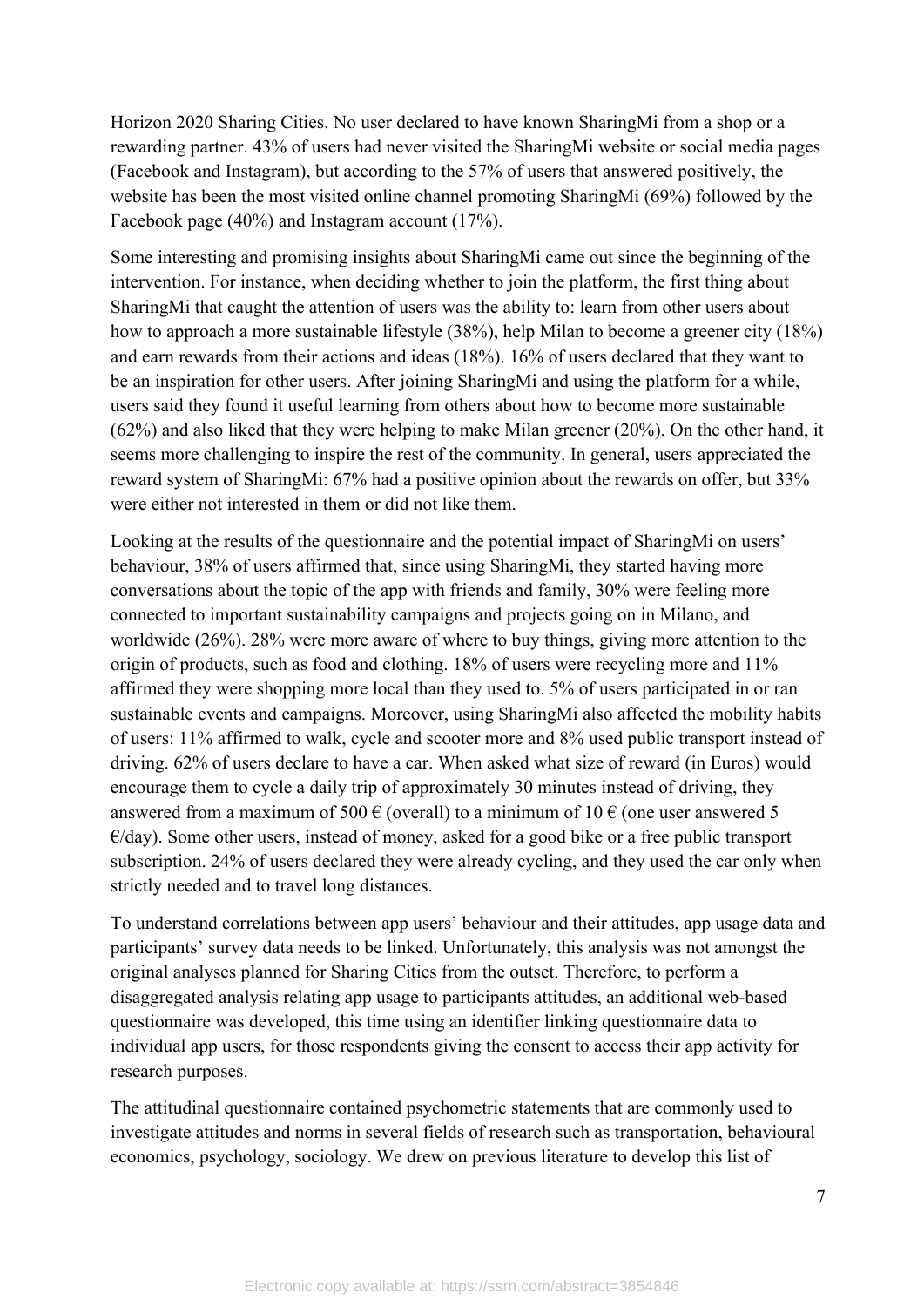statements. In particular, the statements related to attitudes on sustainable living and app usage are drawn based upon existing theoretical frameworks. The first is the Theory of Planned Behaviour (TPB) (Ajzen, 1991) which states that acted behaviours are centralised around the intention of the individual to perform the activity. This intention is in turn influenced by factors such as attitude towards the behaviour (how the individual perceives the outcome of the activity), subjective norms (how people around the individual influences his/her intention to perform the activity) and perceived control behaviours (how the individual views the difficulty level of the activity, influenced by experiences). The second theory is the Reflexive Layers of Influence (RLI) (Axsen & Kurani, 2014) which attempts to explain how social interactions affect the adoption of new technology. This theory identifies three layers that characterise the influence on adoption: awareness, assessment and self-concept. We apply these theories to the adoption of sustainable living actions. In the case of adoption of sustainable lifestyles, the TPB explores for example how attitudes towards sustainable living influence the adoption of sustainable actions (e.g. using sustainable travel modes like cycling or walking). In the same context, the layers of influence (from RLI) are the individual's awareness about sustainable living, the assessment of the information related to sustainable living and, finally, the selfconcept, that is the understanding one has of how sustainable living fits his/her own life.

The two above theories applied to the adoption of sustainable living allow us to analyse the interactions between the DSM app users and how these translate into sustainable living behaviours.

#### *App usage data*

The usage of the greenApes app over 17 months (from February 2019 until the end of June 2020) was obtained from the app administrators. This included posts, comments, claps, demographics, interests, challenges, and non-monetary rewards for having a more sustainable or greener lifestyle. Regarding the active travelling information (e.g. walking and biking distance in meters), the greenApes app was able to track participants' walking and cycling distance by linking up with tracker applications, such as AppleHealth and GoogleFit. In total, 7255 observations for 83 greenApes users who responded to the questionnaire have been collected from the app. The information on travelled km and other activities in the app (e.g. posts and claps) has been aggregated in order to have the count of km per week for each user over the observation period, which starts when the individual performs his/her activity or challenge through the app and ends on the  $30<sup>th</sup>$  June 2020. The final panel dataset used for the estimations includes 3986 observations. The only socioeconomic information available is on age, gender and city of residence. 67% of the respondents are female and 64% are from Milan. Unfortunately, age is not available for 61% of respondents.

#### *Conceptual Framework*

The relationship between the data collected through the app and the questionnaire can be organised into the conceptual framework represented visually in Figure 1. This shows 4 sets of factors that could potentially affect the active travelling of SharingMi participants measured in km travelled per week. While the identification of a causal nexus between these factors and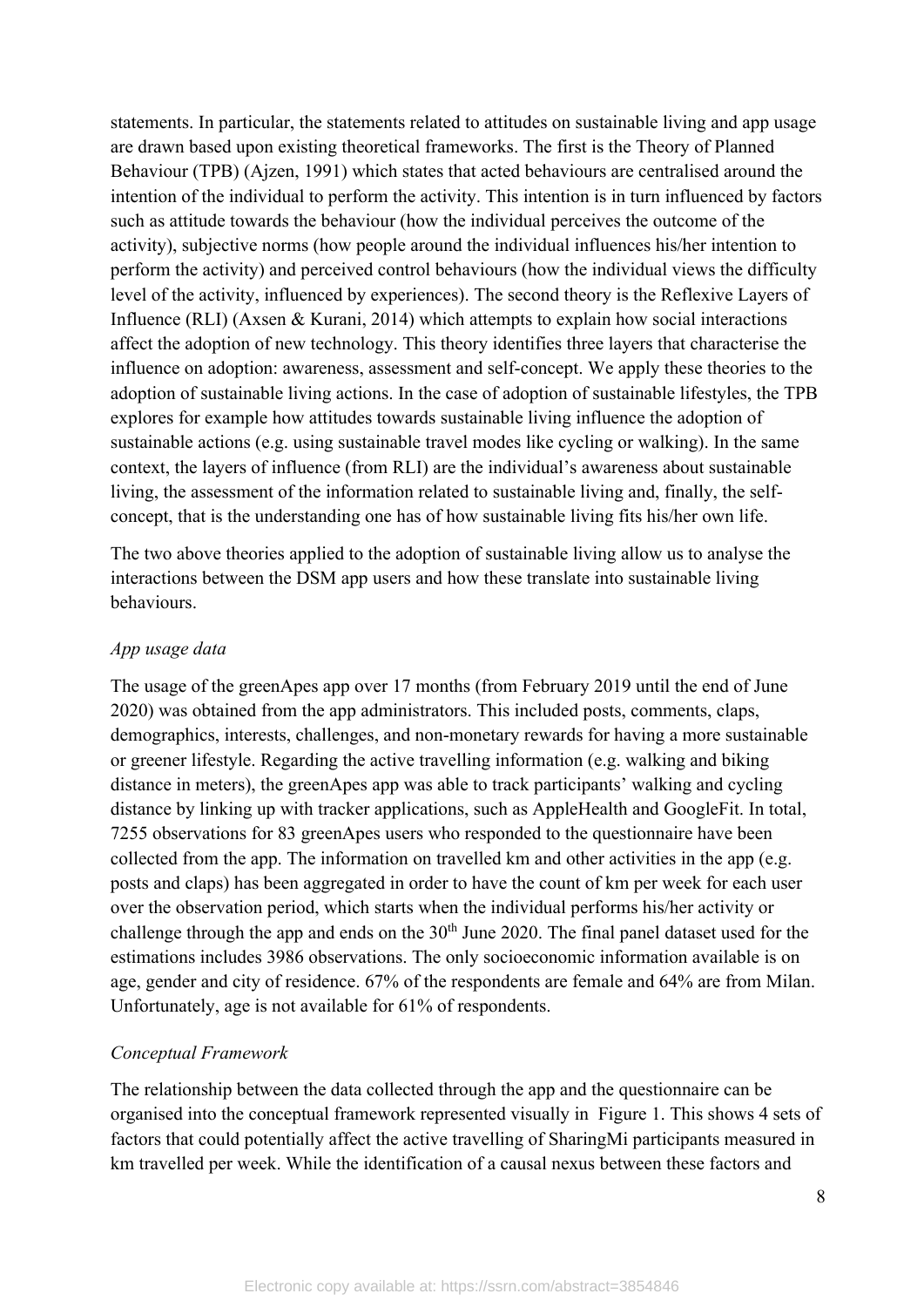active travel would require experimental design strategies that were not considered at the time of the design of the SharingMi initiative, this study analyses the available observational data providing an exploration of the strength of the relationship, allowing the generation of hypotheses for experimental studies to establish the direction of causality.



**Figure 1: Conceptual framework**

Contextual characteristics include a few socioeconomic variables (age and city of living) and a variable to consider the fixed effect of the pandemic lockdown period in Italy (9 March 2020 - 18 May 2020). Sustainable living variables are a set of latent variables that were obtained from the analysis of the statements regarding lifestyle, TPB constructs (attitudes, subjective norms and behavioural controls) and social influence from family and friends. As measures of the influence generated by the interaction through the DSM app, three variables were identified: number of posts per week written by the individual about specific topics (e.g. cycling, biking or other subjects different from mobility), number of posts per week written by other individuals about specific topics, and number of claps per week made by the individual on posts about specific topics. Finally, to account for the influence from the experience with SharingMi & greenApes, one variable measured the number of BankoNuts earned from events not related to active travel while the other variables were obtained from the latent construct related to influence from the experience (i.e., the RLI).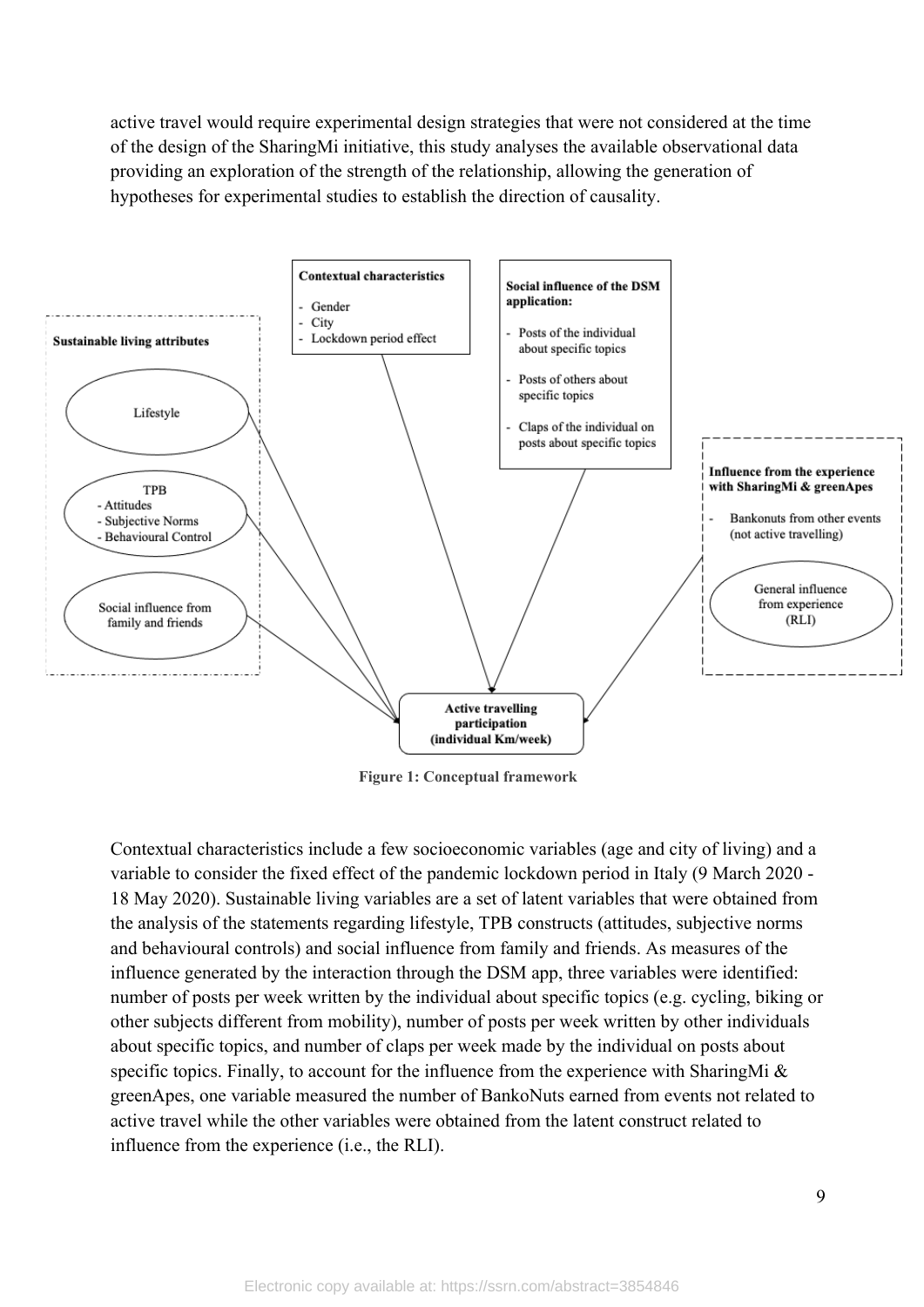## **4. Methodology**

This research explores the correlation between the number of counted km per week of active travel by each individual (over several weeks) and a number of directly measurable attributes (e.g. number of posts) and latent variables identified from four theoretical constructs. Thus, the methodology presents two sequential phases 1) define the latent variables resulting from the analysis of the psychometric statements in the web-based survey and 2) identify the best regression model to analyse the response variable (i.e. the counted km per week).

#### *4.1 Defining the latent variables*

First, exploratory factor analysis (EFA) was performed to understand the level of correlation among the statements and identify the underlined latent variables characterising the respondents. These statements were divided into 4 theoretical constructs based on their main theme and the related theory from which they are adapted (lifestyle, TPB, social influence from family and friends, RLI). The analysis of sampling adequacy and reliability was performed on each of the constructs. As shown in Table 1, none of the constructs had particular problems of sampling adequacy or reliability. The test of multicollinearity showed there was no problem with multicollinearity (Prato et al., 2005). The KMO index always greater than or equal to 0.70 indicated a good level of sampling adequacy (Kaiser, 1974). The null hypothesis of the identity matrix can always be rejected according to the very small p-values of Bartlett's test (Bartlett, 1951). Finally, McDonald's omega was employed to test sample reliability. Differently from Cronbach's alpha, which is used for unidimensional tests of reliability, McDonald's omega is more appropriate in multidimensional tests (Revelle & Zinbarg, 2009; Sijtsma, 2009). All the four constructs showed high or great reliability with each omega greater than or equal to 0.78.

| <b>Test</b>                               | <b>Threshold</b> | Value               |                    |                                                    |                     |
|-------------------------------------------|------------------|---------------------|--------------------|----------------------------------------------------|---------------------|
|                                           |                  | Lifestyle           | <b>TPB</b>         | <b>Social influence from</b><br>family and friends | <b>RLI</b>          |
| Test of<br>multicollinearity              | det > 0.00001    | 0.0376              | 0.0290             | 0.0714                                             | 0.0024              |
| KMO sampling<br>adequacy                  | KMO > 0.5        | 0.75                | 0.70               | 0.74                                               | 0.86                |
| Bartlett's test                           | p < 0.001        | $1.00^{\circ} - 23$ | $2.71^{\sim} - 23$ | $9.44^{\scriptstyle \wedge} -33$                   | $1.40^{\wedge} -94$ |
| Reliability test<br>$(McDonald's \omega)$ | $\omega > 0.7$   | 0.83                | 0.78               | 0.87                                               | 0.96                |

**Table 1: Test of sampling adequacy and reliability**

EFA was implemented on each theoretical construct using principal axis factoring and varimax rotation. Considering a factor loading greater than |0.4| to find a balance between keeping important items and avoiding overlapping of items, the factors extracted are presented below.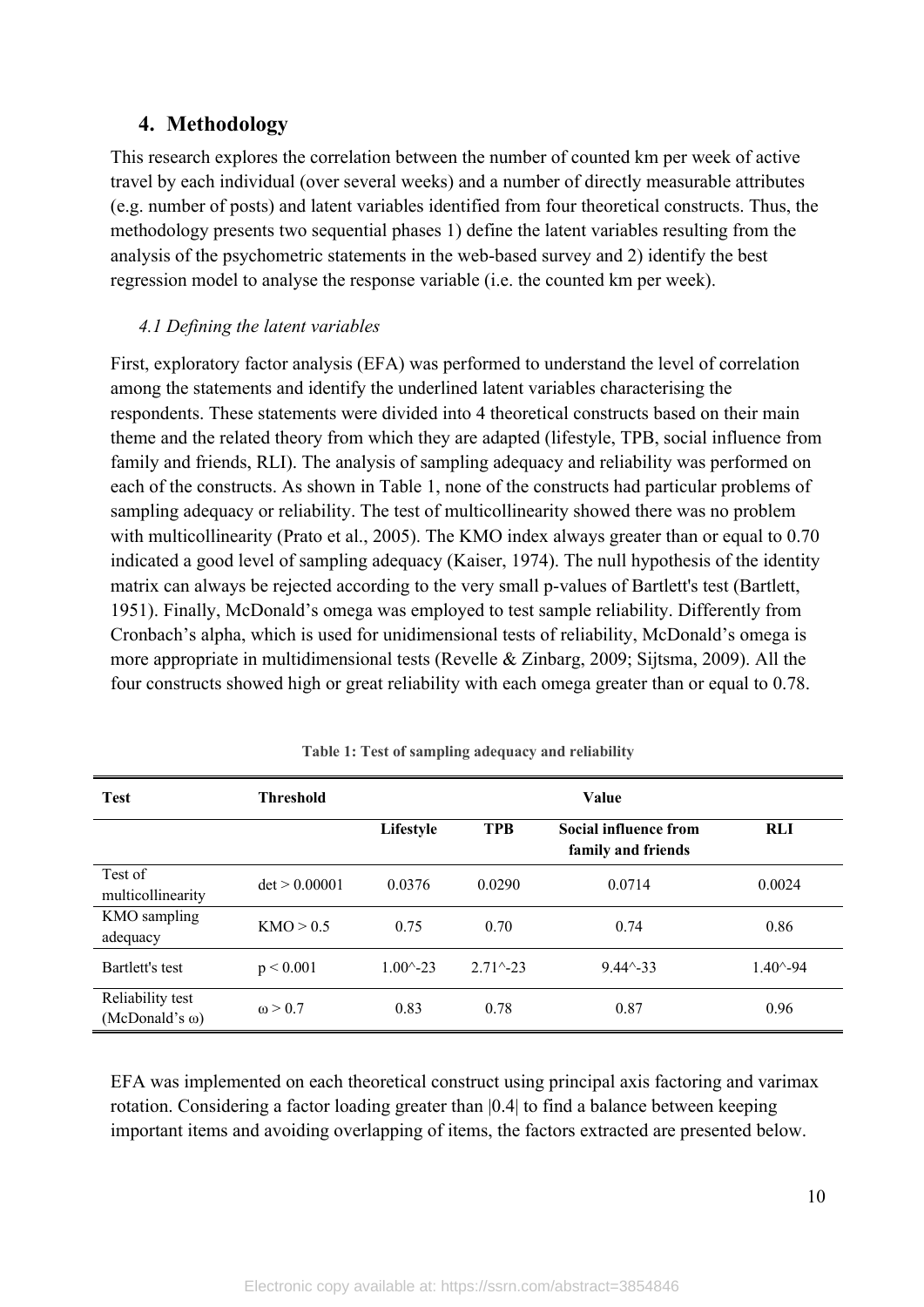First, the lifestyle practices and lifestyle openness (or liminality) were evaluated according to the respondent's frequency of engagement in each activity (Axsen et al., 2012). The results of EFA identified three main factors in this specific sample of greenApes users. Active people who love nature and the outdoors, also like playing sports, recreation or exercise, socialising with others and have different groups of friends. This first factor is a combination of lifestyle practices and lifestyle openness items. A second lifestyle tendency defines more of a spiritual person as it is characterised by the correlation between religious activities with caring and volunteering activities. The third factor represents the consumeristic individual, who likes to research or discuss cars, like home remodelling and shopping (Table 2).

| <b>Activities</b>                            | <b>Active &amp; Social</b> | Altruistic -<br><b>Spiritual</b> | <b>Consumeristic</b> |
|----------------------------------------------|----------------------------|----------------------------------|----------------------|
| Discussing or researching automobiles.       | 0.03                       | $-0.12$                          | 0.5                  |
| Home remodelling or "fix-it" projects.       | 0.17                       | 0.25                             | 0.5                  |
| Nature and the outdoors.                     | 0.53                       | 0.25                             | 0.35                 |
| Playing sports, recreation or exercise.      | 0.53                       | 0.22                             | 0.33                 |
| Religious or spiritual practices.            | 0.07                       | 0.71                             | 0.05                 |
| Shopping.                                    | $-0.13$                    | 0.05                             | 0.44                 |
| Socializing with others.                     | 0.62                       | 0.25                             | 0.02                 |
| Taking care of or spending time with family. | 0.13                       | 0.64                             | 0.01                 |
| Volunteering or giving to charity.           | 0.1                        | 0.63                             | 0.05                 |
| I often try new activities.                  | 0.53                       | $-0.06$                          | 0.07                 |
| I have many different groups of friends.     | 0.79                       | 0.07                             | $-0.27$              |
| I often make new friends.                    | 0.75                       | 0.14                             | $-0.09$              |

**Table 2: EFA, Lifestyle (adapted from RLI)**

Table 3 shows the analysis of latent psychometric tendencies that characterise the components of the Theory of planned behaviour for which attitudes, norms and perceived behavioural control are behind the intention of a choice or behaviour (Ajzen, 1991; Hamari et al., 2016). As previously mentioned, in this specific case, the statements were adapted to reflect the intention to live sustainably (which is, in fact, the main purpose of the app) and were evaluated on a 5- Likert scale according to the level of agreement with each statement. Three latent variables that characterise the respondents are identified. The "pro-environment" profile cycles and walks to reduce pollution, uses public transport to reduce pollution, and wants to help the environment. The "pro-sharing" profile includes people that think sharing goods and services is financially beneficial and can see themselves often sharing their car. The "active modes-aware" profile is related to subjective norms on active travelling modes of transport (i.e. walking and cycling) that characterise the city where the respondents live.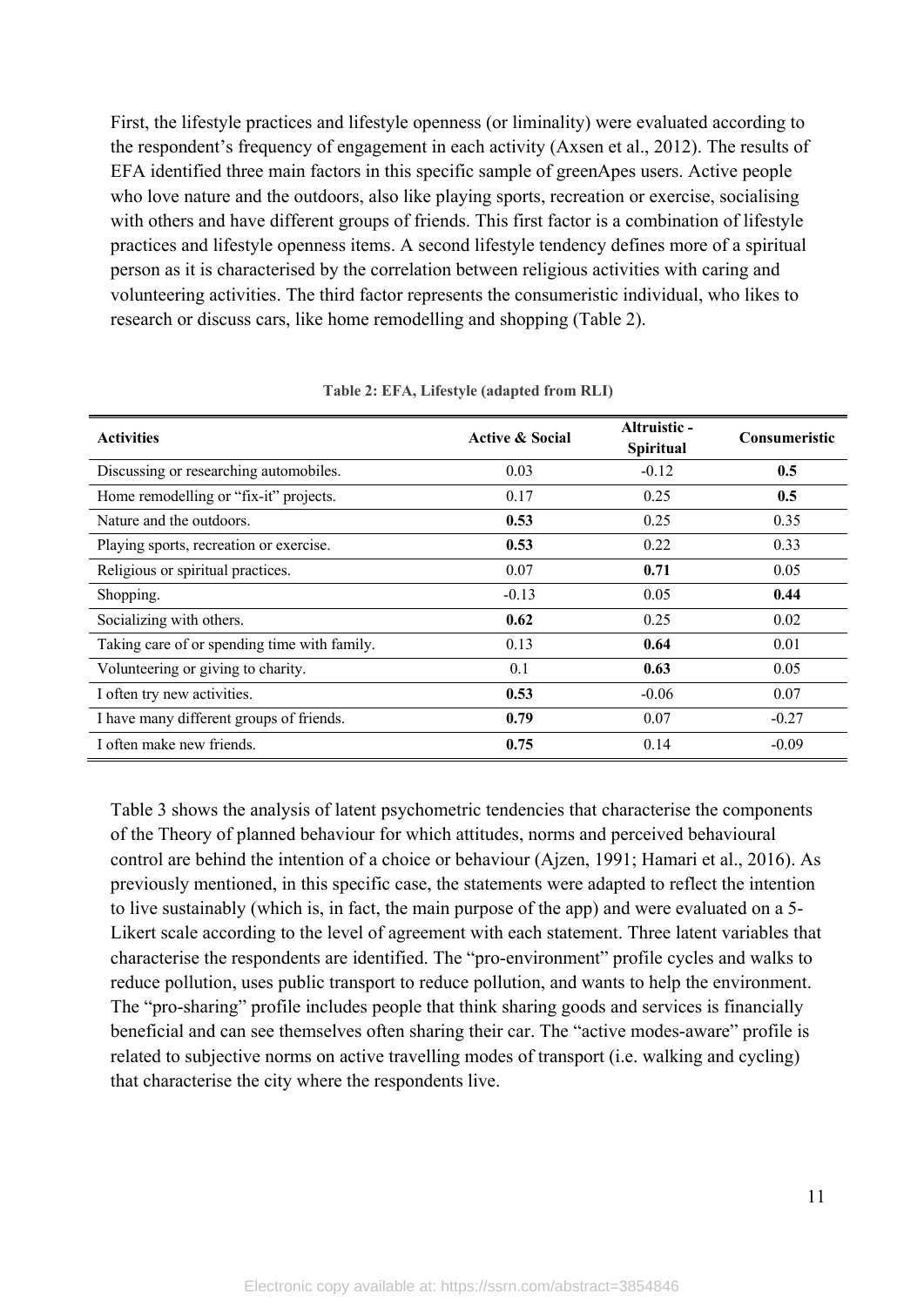| <b>Statements</b>                                                | <b>Pro-environment</b> | Pro-sharing | <b>Active modes-</b> |
|------------------------------------------------------------------|------------------------|-------------|----------------------|
|                                                                  |                        |             | aware                |
| More cycling and walking contribute to reducing pollution        | 0.63                   | $-0.03$     | $-0.28$              |
| More public transport contributes to cleaner air                 | 0.46                   | 0.14        | $-0.33$              |
| I like taking part in reducing climate change                    | 0.31                   | 0.44        | $-0.09$              |
| Cities' regulations must protect the environment                 | 0.81                   | 0.16        | 0.08                 |
| I like helping the environment                                   | 0.71                   | 0.28        | 0.17                 |
| Sharing goods and services benefit me financially                | 0.18                   | 0.69        | $-0.06$              |
| I can see myself engaging in sharing clothes often in the future | 0.4                    | 0.43        | 0.21                 |
| I can see myself sharing my car for a trip in the future         | 0.06                   | 0.62        | 0.1                  |
| I find the app easy to use                                       | $\mathbf{0}$           | $-0.29$     | 0.14                 |
| I quite enjoy using the greenApes app                            | 0.18                   | 0.12        | 0.38                 |
| In my city, there are many cyclists and pedestrian               | 0.04                   | $-0.36$     | 0.61                 |
| In my city, many people like cycling and walking during their    | $-0.25$                | 0.02        | 0.71                 |
| spare time                                                       |                        |             |                      |
| In my city, drivers do not respect cyclists                      | 0.13                   | 0.2         | $-0.21$              |

**Table 3: EFA, TPB**

The third theoretical construct regarding the possible social influence from external sources gives an indication about the level of agreement on statements that involve family (e.g. parents and siblings) and close friends (Table 4). The first identified factor refers to discussions with family and friends about sharing and reusing old clothes and shopping in local markets, while the second factor correlates discussions about environmentally friendly modes of transport and the perceived danger of cycling.

| <b>Statements</b>                                                      | <b>Discussing sharing</b><br>and reusing | Discussing sustainable travel<br>modes and the danger of cycling |
|------------------------------------------------------------------------|------------------------------------------|------------------------------------------------------------------|
| You discuss with family and friends about cycling and<br>walking       | 0.42                                     | 0.58                                                             |
| You discuss with family and friends about using public<br>transport    | 0.28                                     | 0.82                                                             |
| You discuss with family and friends about reusing old<br>clothes       | 0.85                                     | 0.2                                                              |
| You discuss with family and friends about sharing old<br>clothes       | 0.94                                     | 0.15                                                             |
| You discuss with family and friends about shopping in local<br>markets | 0.43                                     | 0.35                                                             |
| Family and friends think cycling in the traffic is dangerous           | 0.02                                     | 0.45                                                             |
| Family and friends think drivers do not respect cyclists               | 0.26                                     | 0.3                                                              |

**Table 4: EFA, Social influence from family and friends**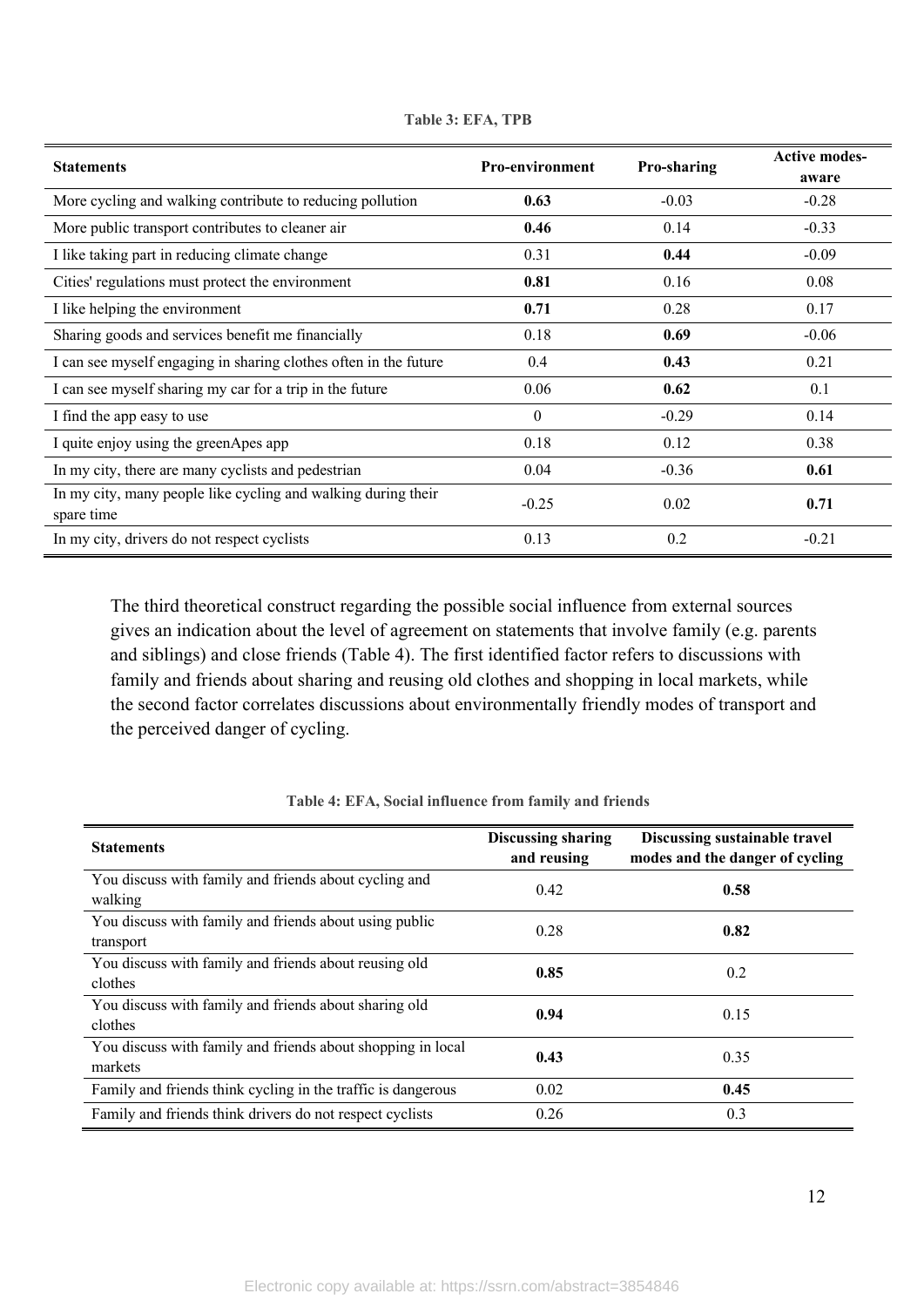Finally, to investigate how SharingMi and the greenApes app experience changed the participant's understanding of sustainable living, a series of statements were evaluated by stating the level of change (from no change to significant change). The factors reflect the three layers characterising the RLI theory: awareness of sustainable living, assessment of personal, societal and environmental benefits of sustainable living and effect of self-concept and lifestyle of sustainable living.

| <b>Statements</b>                                 | <b>Awareness of</b><br>sustainable living | <b>Assessment of</b><br>sustainable living | Self-concept |
|---------------------------------------------------|-------------------------------------------|--------------------------------------------|--------------|
| Awareness of sustainable living.                  | 0.76                                      | 0.38                                       | 0.37         |
| Other people's perceptions of sustainable living. | 0.77                                      | 0.33                                       | 0.34         |
| Sustainable living benefits for me.               | 0.24                                      | 0.67                                       | 0.53         |
| Sustainable living benefits for society.          | 0.36                                      | 0.81                                       | 0.18         |
| Environmental impacts of sustainable living.      | 0.27                                      | 0.79                                       | 0.27         |
| How sustainable living fit with my lifestyle.     | 0.31                                      | 0.23                                       | 0.85         |
| My overall understanding of sustainable living.   | 0.33                                      | 0.31                                       | 0.78         |

**Table 5: EFA, Influence from experience (adapted from RLI)**

After the investigation of high factor loadings, the following latent variables were identified (Table 6):

| <b>Constructs</b>                                      | <b>Latent Variables</b>                 |  |  |
|--------------------------------------------------------|-----------------------------------------|--|--|
|                                                        | Active and Social                       |  |  |
| Lifestyle                                              | Altruistic-Spiritual                    |  |  |
|                                                        | Consumeristic                           |  |  |
|                                                        | Pro-environment                         |  |  |
| Attitudes, Subjective Norms<br>and Behavioural Control | Pro-sharing                             |  |  |
|                                                        | Active modes-aware                      |  |  |
| Social influence from family                           | Discussing sharing and reusing          |  |  |
| and friends                                            | Discussing sustainable travel modes and |  |  |
|                                                        | the danger of cycling                   |  |  |
|                                                        | Awareness of sustainable living         |  |  |
| Influence from experience                              | Assessment of sustainable living        |  |  |
|                                                        | Self-concept                            |  |  |

**Table 6: Latent variables**

These latent variables were included in the model as factor scores, which are composite variables providing information on factors identified during the EFA (DiStefano et al., 2009).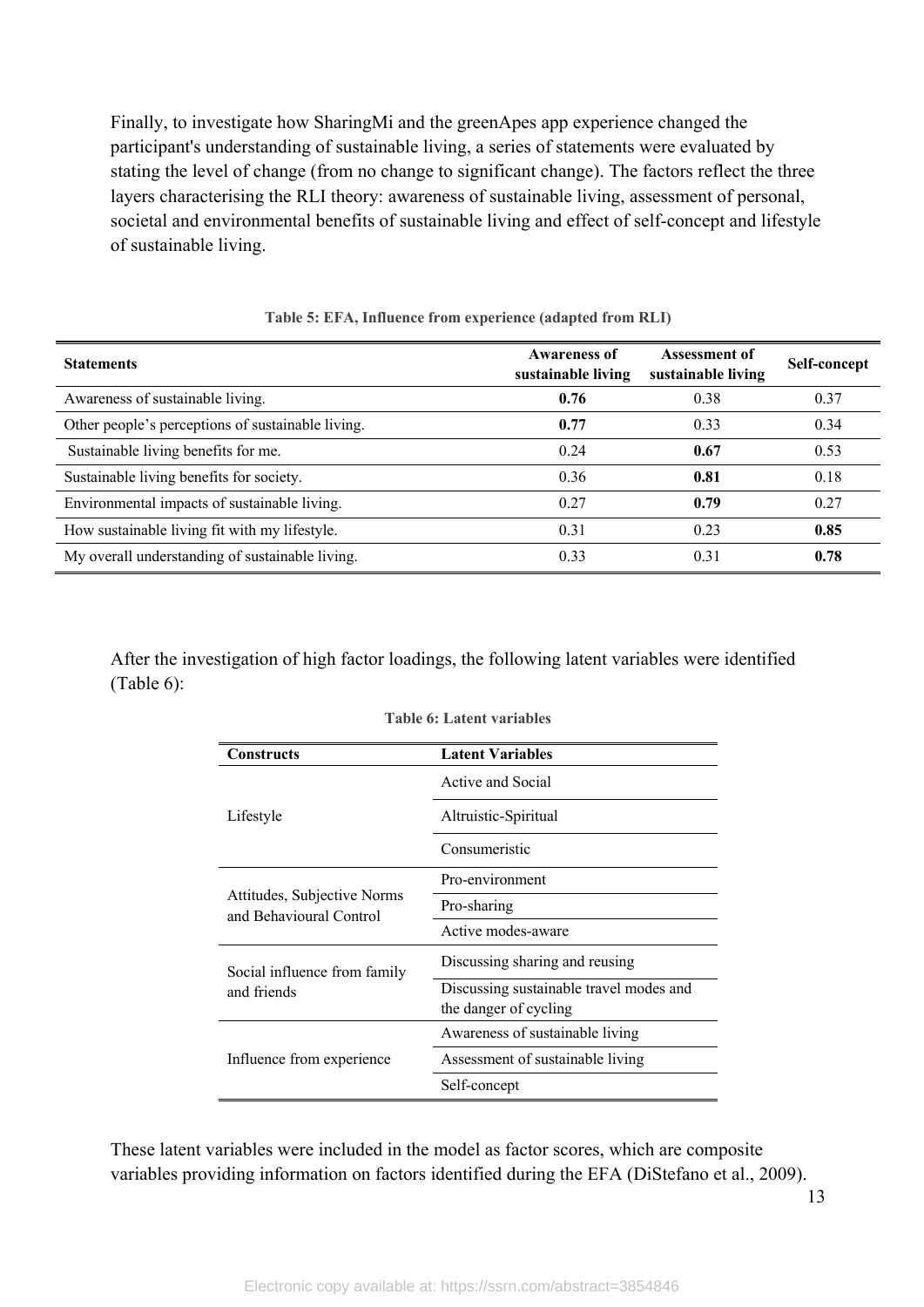#### *4.2 Identifying the regression technique*

As previously mentioned, the response variable considered in this work is the counted number of km per week of active travel by each person over the observation period (starting from their first activity in the app). We are technically dealing with count outcomes since observations are measured as non-negative integer values {0, 1, 2, …}(Cameron & Trivedi, 2013). The employment of a linear regression model, which assumes normally distributed residual errors, can produce inconsistent and biased results (Long, 1997) for two reasons. First, the data is positively skewed, and many observations have 0 value (Figure 2), which prevents a possible logarithmic transformation of the skewed distribution into a normal distribution. Second, a linear regression model can produce wrong, negative predicted values (Gardner et al., 1995). Therefore, the employment of Poisson and negative binomial regression models are recommended (Gardner et al., 1995; Long, 1997). The Poisson regression model is characterised by the following probability distribution (Eq. 1):

$$
Pr(y|\mu) = \frac{e^{-\mu}\mu^y}{y!} \text{ for } y = 0, 1, 2, ... \tag{1}
$$

Where y is the observed response variable and  $\mu$  is the expected value of a Poisson distribution.

The negative binomial regression model is used when the Poisson regression model presents problems of overdispersion that arise when the dispersion in the outcome is underfitted by the model (Long & Freese, 2006). Indeed, this type of model includes a parameter  $\alpha$  to take into account the unobserved heterogeneity within the observations and to help address the overdispersion problem (Cameron & Trivedi, 2013; Long, 1997) The probability distribution for the negative binomial becomes (Eq. 2):

$$
Pr(y|\mu,\alpha) = \frac{\Gamma(y+\alpha^{-1})}{y!\,\Gamma(\alpha^{-1})} \left(\frac{\alpha^{-1}}{\alpha^{-1}+\mu}\right)^{\alpha^{-1}} \left(\frac{\mu}{\alpha^{-1}+\mu}\right)^y
$$
 (2)

Where  $\mu$  is the expected value of a Poisson distribution,  $\alpha$  is the dispersion parameter and  $\Gamma(\cdot)$ is the gamma function as the error added in the negative binomial regression model is assumed gamma distributed (Cameron & Trivedi, 2013; Long, 1997). When  $\alpha = 0$ , the negative binomial distribution matches the Poisson distribution.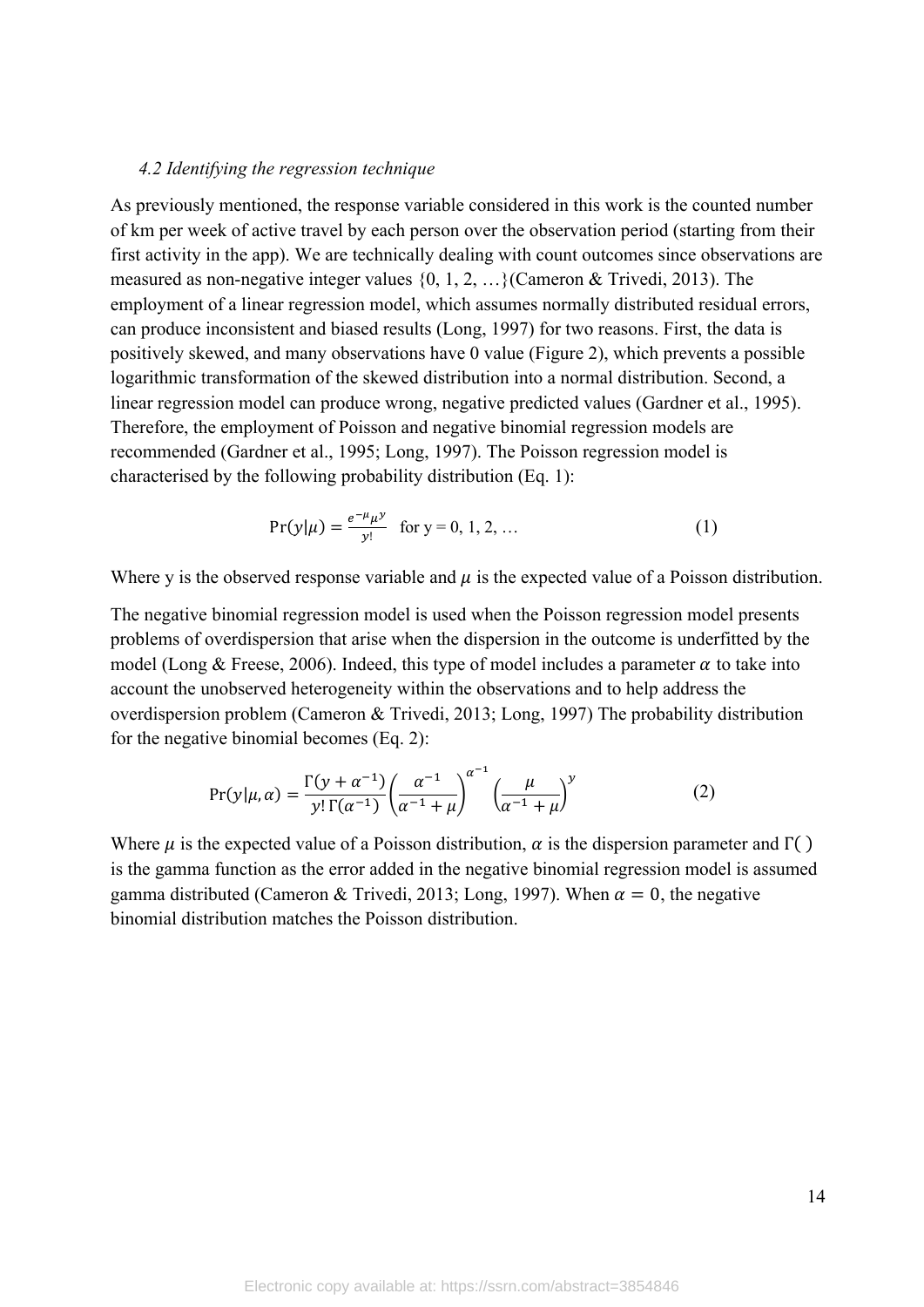

**Figure 2: Frequency distribution of the response variable**

For this study, Poisson regression was initially tested. However, due to considerable overdispersion, a negative binomial regression was employed. Moreover, a random effect was considered in order to investigate the variation across observations of the same individual. The models have been estimated using maximum likelihood estimation with the R package "lme4" which enabled us to fit a generalized linear mixed-effects model with both fixed and random effects (Bates et al., 2012).

#### **5. Model results and discussion**

The estimation of the negative binomial regression model showed several interesting and significant results (Table 7). All the variables of the conceptual framework presented in Figure 1 were tested during the model estimation. The final model shows the best possible combination of the explanatory variables (Note that some variables have been scaled, as indicated in Table 7, to help the model converge during the estimations).

#### *Activity in the app*

There is a positive relationship between the active travel km per week and the activity of the users on the app. Indeed, according to the estimates, the greater the number of written posts and claps made by the individuals to the posts of others, the greater is the expected number of active km travelled by walk and bike.

Specifically, the three parameters related to the activity in the app are all positive and significant at more than 97% confidence level. First, as expected, there is higher sensitivity for the number of claps on posts about mobility compared to posts about other subjects related to sustainable living. Second, the number of posts about walking submitted to the app by the individual also seems to positively affect the number of km a week. No significant estimates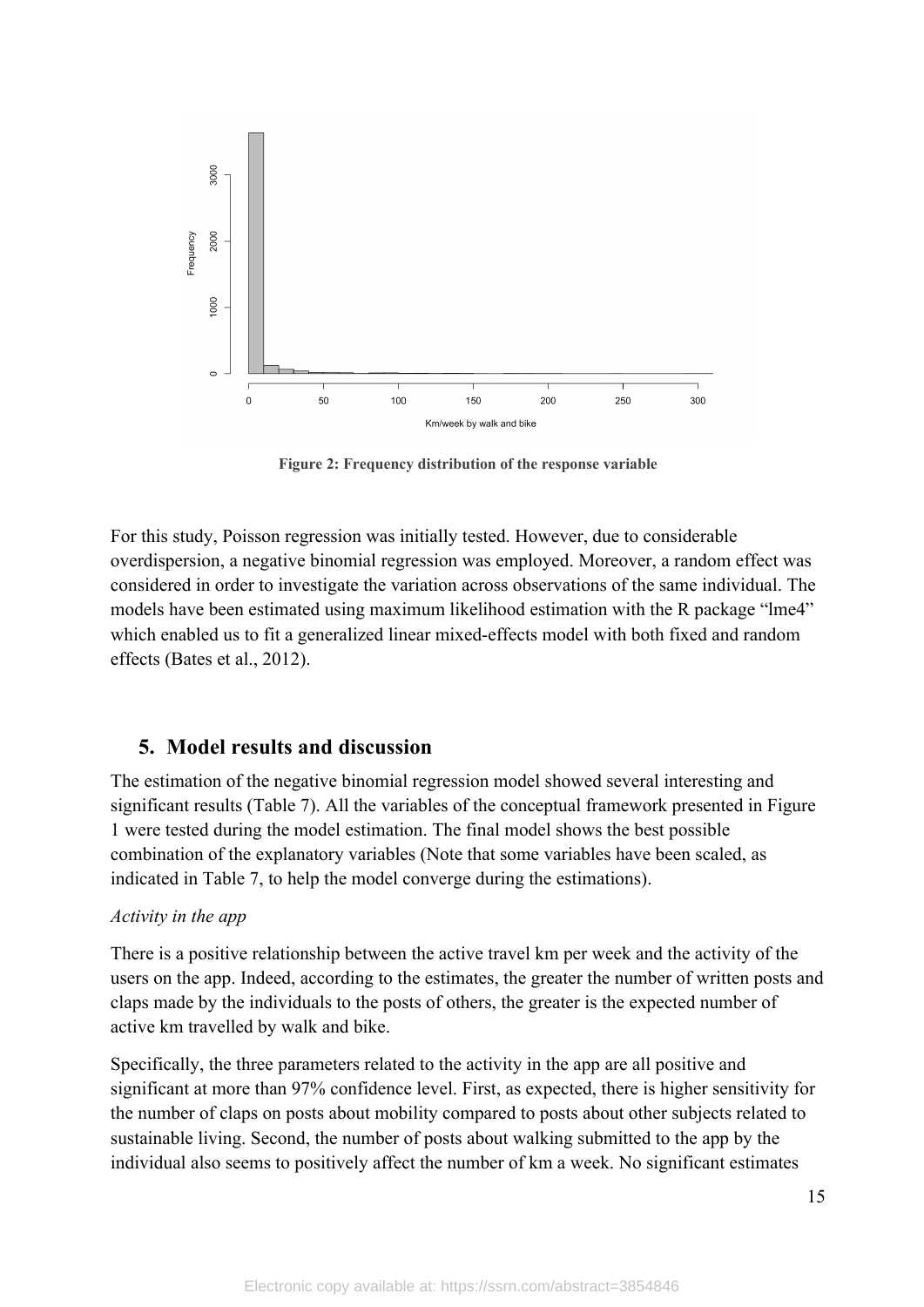were found related to the number of posts about cycling or other subjects not concerning mobility. Several estimations were also performed to test the effect of the number of posts written by others by subject (i.e., walking, cycling, mobility in general and other subjects) but also in this case the parameters were found to be not significant.

Therefore, the active travel participation of the individual seems to be affected by the posts of others that are considered to be important and "deserve a clap" more than the number of posts of others in general. It also seems to be connected to the individuals' willingness to socially interact on the app, share their experience through posts, specifically about walking activities, and influence the rest of the community (Wang & Fesenmaier, 2004).

#### *Lifestyle*

For what concerns the lifestyle segment, the "Active and Social" lifestyle is positively correlated with the number of active km travelled. Although it is only significant at a 90% confidence level, it is worth noting that factors related to lifestyle openness (also called liminality) tend to be associated with interest in environmentally sustainable behaviours (e.g. the willingness to buy an electric vehicle (Axsen et al., 2013; Manca et al., 2020)). A positive correlation was also observed with the "consumeristic" lifestyle, while people devoted to "Altruistic-Spiritual" activities are negatively correlated with the active travel km. Arguably, Altruistic-Spiritual profiles may prefer to avoid potentially slower active modes to leave more time for activities meaningful to them, while consumeristic SharingMi/greenApes profiles may engage in more active travel to "buy locally". It is important to also note that this analysis does not benefit from the availability of a wide range of sociodemographic descriptors and therefore the factor analytic constructs could be proxying for sociodemographics.

#### *TPB*

Amongst the TPB variables, participants with "pro-sharing" attitudes are less likely to participate in active travel-related events. This negative correlation (significant at a 94% confidence level) is not necessarily surprising, as the identified "pro-sharing" attitude specifically relates to sharing good and services, rather than experiences. Furthermore, amongst the items with the highest loading for this factor, there is a statement that specifically refers to "sharing their car for a trip in the future", which could be picking up on the individuals who own a car.

Further, an indicator variable "quite enjoying using the greenApes app" (taking the value 1 if the person agreed or strongly agreed, 0 otherwise) suggests that users who enjoy the app are also more likely to engage in active travel. However, this is likely to be capturing self-selection behaviour as it could equally include individuals who enjoy using the app as they enjoy participating in the active travel events as well as individuals who participate in active travel because they find the app enjoyable to use. What is certain is that the two are strongly and positively correlated.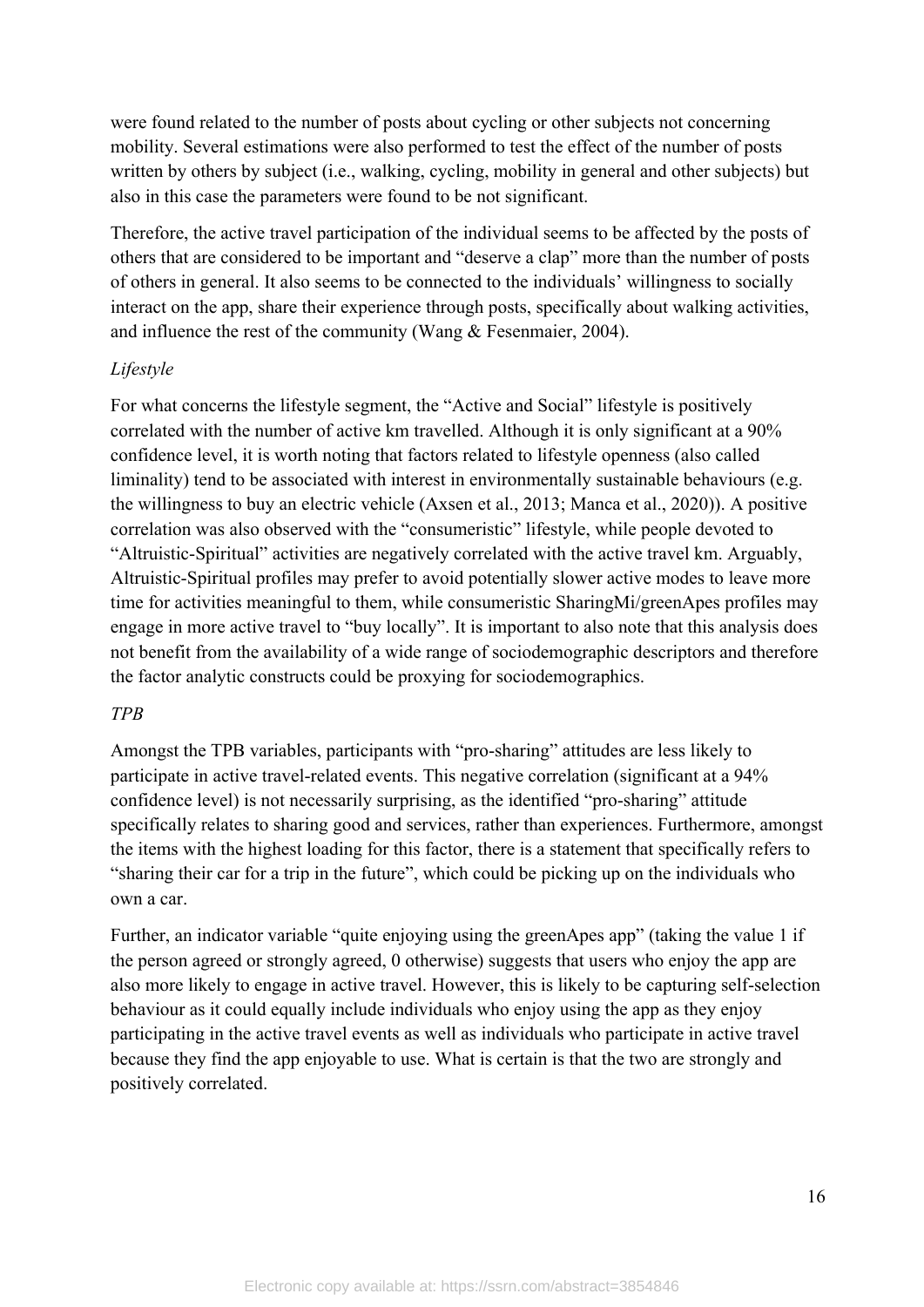#### *Influence from family and friends*

For this segment, the variable concerning participants who "discuss sustainable travel modes and the danger of cycling" with family and friends was significant at more than 99% confidence level, and was predictably negatively correlated with active travel (which includes cycling). This suggests that influence from other sources, not necessarily coming from online interactions, need to be taken into account to better understand the success of such interventions.

#### *Influence from experience*

The latent variables related to the RLI theory, "Awareness", "Assessment" and "Self-concept", did not turn out to be statistically significant. Instead, earning BankoNuts from other events that are not about active travel (e.g. food, waste management and fashion) is positively and significantly correlated to participation in active travel events. This shows that being involved in multiple activities which also provide incentives is strongly correlated with overall levels of participation and the success of the online community (Wang & Fesenmaier, 2004).

#### *Contextual factors*

Since the period of observation included the COVID-19 impact (i.e. the lockdown in Italy lasted 3 months from March to May), a dummy variable was included to consider the fixed effect of the lockdown in Milan (i.e. the city directly involved in the SharingMi programme) compared to other cities during the lockdown and, in general, the rest of the other monitoring periods without lockdown. Given the negative and significant parameter, the greenApes user in Milan seemed to walk and cycle less during the lockdown. This can also be related to the very strict lockdown imposed in Milan and its region, which was the area affected by the first outbreak in the Western part of the world.

Finally, the random effect, capturing the effect of intercepts varying across individuals, is statistically significant at more than 95% confidence level. In terms of goodness-of-fit, it is important to test the presence of overdispersion and underdispersion, which are manifested when the residual variance is respectively larger or smaller than expected given the fitted model. A non-parametric dispersion test on the re-fitted residuals (Hartig, 2019), to investigate the null hypothesis  $H_0$  that the mean deviance residual fitted equals the simulated-refitted, was performed. According to the test, the null hypothesis cannot be rejected so there is no evidence of overdispersion or underdispersion. Moreover, a zero-inflation test has also been performed to investigate the null hypothesis H0 that the observed zeros equal the expected zeros with simulation. Again, the null hypothesis H0 cannot be rejected, which means there is no evidence of zero inflation. Both tests can be found in Table 7.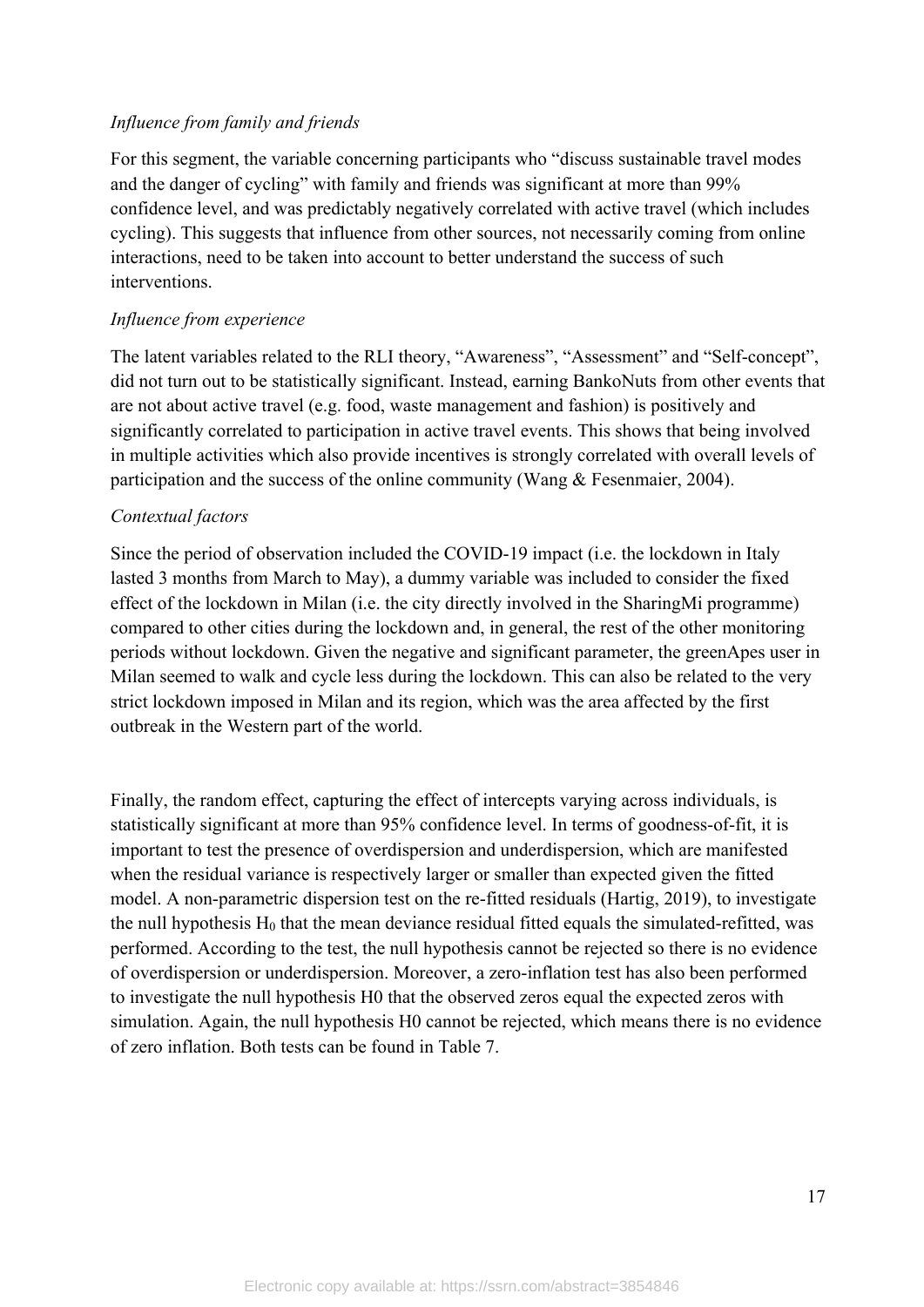| <b>Fixed effects:</b>                                                        |                                                                                           |                                                                                     |                  |
|------------------------------------------------------------------------------|-------------------------------------------------------------------------------------------|-------------------------------------------------------------------------------------|------------------|
| <b>Segments</b>                                                              | <b>Parameters</b>                                                                         | <b>Estimate</b>                                                                     | t-test           |
|                                                                              | Intercept                                                                                 | $-4.216$                                                                            | ***<br>$-5.21$   |
|                                                                              | Claps to posts on active travelling per week $*10^{-2}$                                   | 3.725                                                                               | 2.22             |
| Activity in the app                                                          | Claps to posts on other subjects (not active travelling) per<br>week $* 10^{-2}$          | 2.279                                                                               | ***<br>3.77      |
|                                                                              | Posts made by the individual on walking per week * 10 <sup>-1</sup>                       | 1.063                                                                               | 2.44             |
|                                                                              | Latent variable – Active and Social                                                       | 0.855                                                                               | 1.69             |
| Lifestyle                                                                    | Latent variable - Altruistic-Spiritual                                                    | $-1.808$                                                                            | ***<br>$-3.38$   |
|                                                                              | Latent variable - Consumeristic                                                           | 1.218                                                                               | 2.13             |
| TPB: Attitudes                                                               | Latent variable - Pro-sharing                                                             | $-0.971$                                                                            | $-1.88$          |
| TPB: Behavioural<br>control                                                  | Dummy variable - Quite enjoying using the GreenApes<br>app                                | 2.533                                                                               | $**$<br>2.82     |
| Influence from<br>family and friends                                         | Latent variable - Discussing sustainable travel modes and<br>the danger of cycling        | $-1.653$                                                                            | $* *$<br>$-3.06$ |
| Influence from<br>experience                                                 | Bankonuts earned from other events (not active travelling)<br>per week * 10 <sup>-3</sup> | 2.132                                                                               | 2.08             |
| Contextual factors                                                           | Dummy variable - Living in Milan during lockdown period                                   | $-0.580$                                                                            | $-2.69$          |
| <b>Random effects:</b>                                                       |                                                                                           | Std.dev.                                                                            | 95% conf.int.    |
| Intercept varying across Individuals (83 groups)                             |                                                                                           | 3.29                                                                                | $2.60 - 4.28$    |
|                                                                              |                                                                                           | Value                                                                               |                  |
| Number of observations                                                       |                                                                                           | 3986                                                                                |                  |
| Df residuals                                                                 |                                                                                           | 3972                                                                                |                  |
| Log-Likelihood                                                               |                                                                                           | $-4421$                                                                             |                  |
| <b>AIC</b>                                                                   |                                                                                           | 8870.6                                                                              |                  |
| <b>BIC</b>                                                                   |                                                                                           | 8958.6                                                                              |                  |
|                                                                              | <b>Testing for Under/Overdispersion and Zero-inflation:</b>                               | <b>Ratio Obs/Sim</b>                                                                | p-value          |
| Nonparametric dispersion test                                                |                                                                                           | 1.013                                                                               | 0.68             |
| (Null hypothesis $H_0$ : mean deviance residual fitted = simulated-refitted) |                                                                                           | $(H_0$ cannot be rejected, which means there is<br>no evidence of overdispersion or |                  |

Zero-inflation test 0.974 0.4 *(Null hypothesis H0: observed zeros = expected zeros with simulation) (H0 cannot be rejected, which means there is* 

|  |  |  | <b>Table 7: Model results</b> |
|--|--|--|-------------------------------|
|--|--|--|-------------------------------|

Significance of parameters:  $0***0.001**0.01*0.05 \cdot 0***0.00 \cdot 0.1$ 

*underdispersion)*

*no evidence of zero inflation)*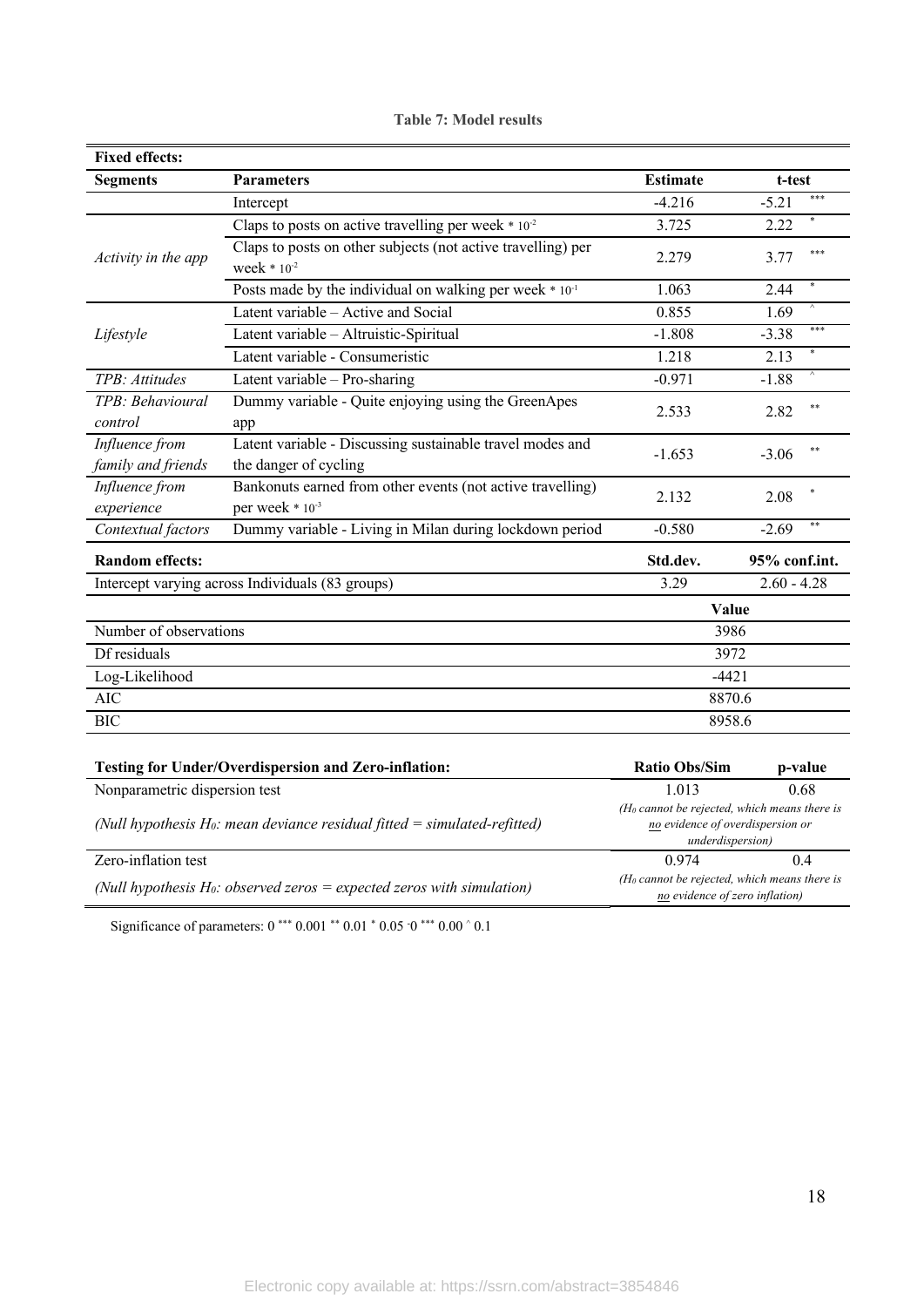# **6. Conclusions**

Smart city initiatives include a wide range of innovative measures to achieve sustainable living and tackle the challenges faced in the upcoming decades. And yet, the current approaches taken towards smart cities development has mainly been top-down. To achieve the long-term sustainability goals, behavioural change among citizens is necessary and one of the potential tools to facilitate this change is the introduction of DSM apps into the market. The DSM is a bottom-up social approach to share information about users' sustainable actions and facilitate interaction within the online platform.

This study aims to evaluate the effectiveness of DSM approaches to promote active travel through the SharingMi DSM implementation in Milan. SharingMi introduced a personal reward system in exchange for continued citizen-focused behavioural changes around the themes of mobility, energy and consumption reduction and community participation. To achieve this aim, we developed a conceptual framework to interpret the relationship between the amount of active travel and metrics quantifying engagement in the DSM environment such as the number of posts, comments and participation in physical events promoted digitally in this environment. The conceptual framework also represented the relationship between lifestyles, attitudes and influence from family and friends of DSM participants and engagement in active travel monitored using the DSM app.

The conceptual framework was empirically operationalised using sequential exploratory factor analyses to identify latent variables from underlying indicators of individual lifestyles, attitudes, and social influence; and a random-effect Poisson regression to account for the panel nature of the app usage data and active travel data monitored by the app.

Our results show that broader engagement with the DSM app (number of claps to posts, posts made, rewards earned by participating in non-active travel events) is positively correlated with the monitored level of active travel.

Furthermore, lifestyles, TPB attitudes and behavioural controls, and social influence significantly explained the variability in cycling or walking as measured by the app. In particular, amongst the interesting relations that were uncovered and warrant further study, are:

- A negative correlation between monitored active travel and the Altruistic-Spiritual lifestyle
- A positive correlation between monitored active travel and the Consumeristic lifestyle
- A negative correlation between monitored active travel and the Pro-sharing attitude (where pro-sharing are those individuals are those who are likely to share goods and services, including car trips).

The results of this study are, essentially, exploratory in nature, because they rely on observational data about app use and an attitudinal questionnaire. Future research should analyse the causality nexus between the relationships identified, using an appropriate experimental design for the deployment of the app and its features.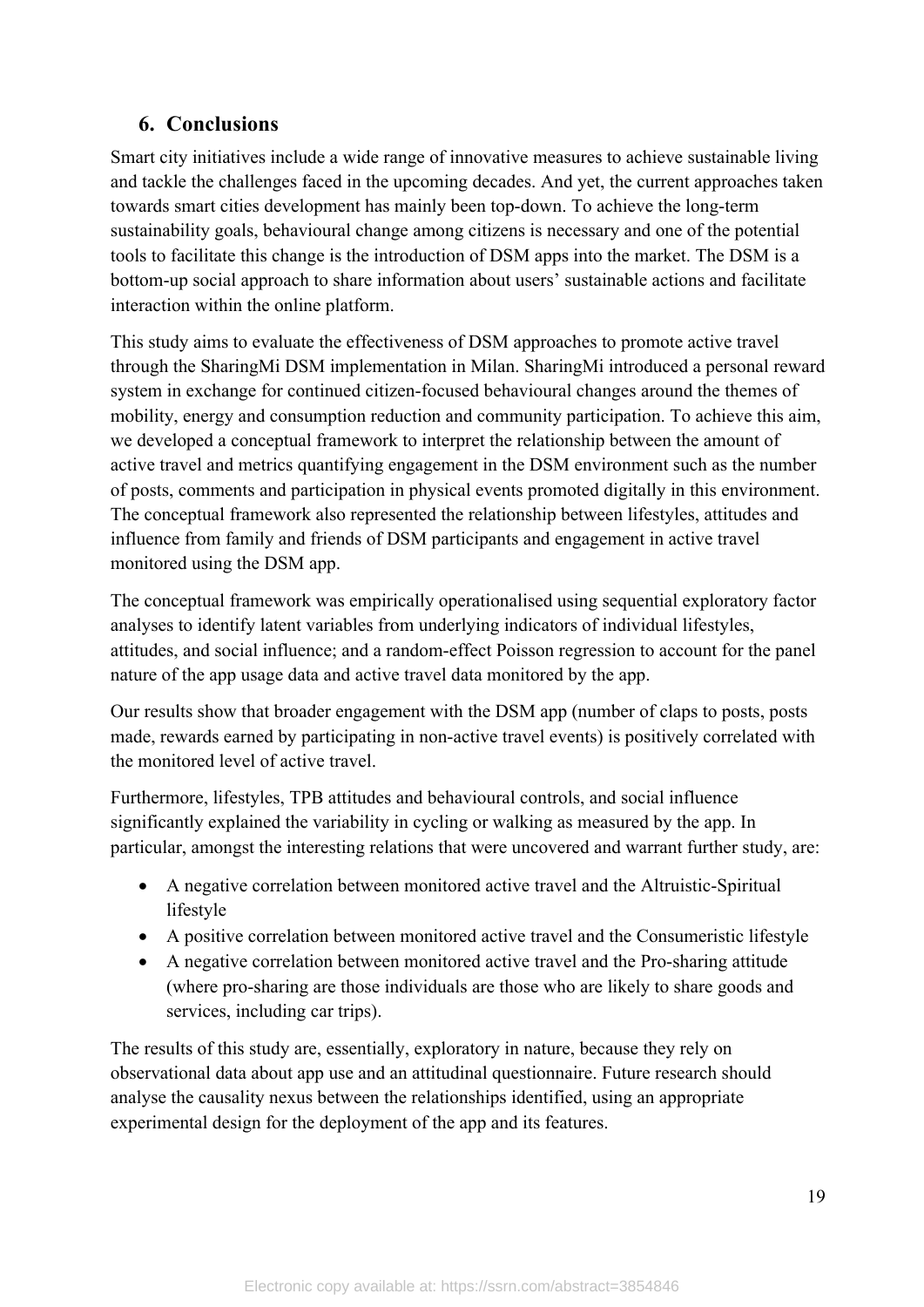A particular aspect that deserves further investigation through the design of the experiment, in the context of the effectiveness of DSM approaches to promote sustainable living, is the use of non-monetary rewards. The perfect correlation between active travel distance and rewards gained by SharingMi participants to participate in active travel events did not allow this analysis. As the concept of digital social markets relies on the use of non-monetary rewards, this is a quite pressing piece of research.

Additionally, since very few socioeconomic characteristics were disclosed in this study (for privacy reasons), we believe that it is important in future studies to obtain such information as these variables enable the analyst to better understand the preference heterogeneity.

Finally, future studies would benefit from monitoring the individuals before the DSM deployment. This would ensure that we have a baseline on how people behaved before the DSM intervention and would enable us to extend the analysis to potential shifts from previously used modes of transport.

## **Author contributions**

**Francesco Manca:** Conceptualisation, Methodology, Software, Formal analysis, Investigation, Data Curation, Writing - Original Draft, Writing - Review & Editing**. Nicolò Daina:** Conceptualisation, Methodology, Investigation, Data Curation, Writing - Original Draft, Writing - Review & Editing. **Aruna Sivakumar:** Conceptualisation, Methodology, Writing - Review & Editing, Supervision, Project administration. **Jayne Wee Xin Yi:** Investigation, Data Curation, Writing - Original Draft, Writing - Review & Editing. **Konstantinos Zavistas:** Investigation, Writing - Review & Editing, Resources. **Giuliana Gelmini:** Investigation, Writing - Review & Editing, Resources. **Irene Vegetti:** Investigation, Writing - Review & Editing, Resources. **Liam Dargan:** Investigation, Writing - Review & Editing. **Francesco Marchet:** Investigation, Writing - Review & Editing, Resources, Data Curation.

#### **Acknowledgements**

This study was funded by the Horizon 2020 Programme under the project Sharing Cities (G.A. 691895). Special thanks to the greenApes collaborators Gregory Eve, Margherita Rondelli, Maira Bartoloni and Leonardo Fringuelli for their help collecting and providing the data, Tom White (previously part of the Connected Places Catapult) who extensively worked on the DSM intervention and Roberto Nocerino, project manager of Milan Municipality.

## **References**

- Abou-Zeid, M., & Ben-Akiva, M. (2011). The effect of social comparisons on commute wellbeing. *Transportation Research Part A: Policy and Practice*, *45*(4), 345–361. https://doi.org/10.1016/j.tra.2011.01.011
- Ajzen, I. (1991). The theory of planned behavior. *Organizational Behavior and Human Decision Processes*, *50*(2), 179–211. https://doi.org/http://dx.doi.org/10.1016/0749-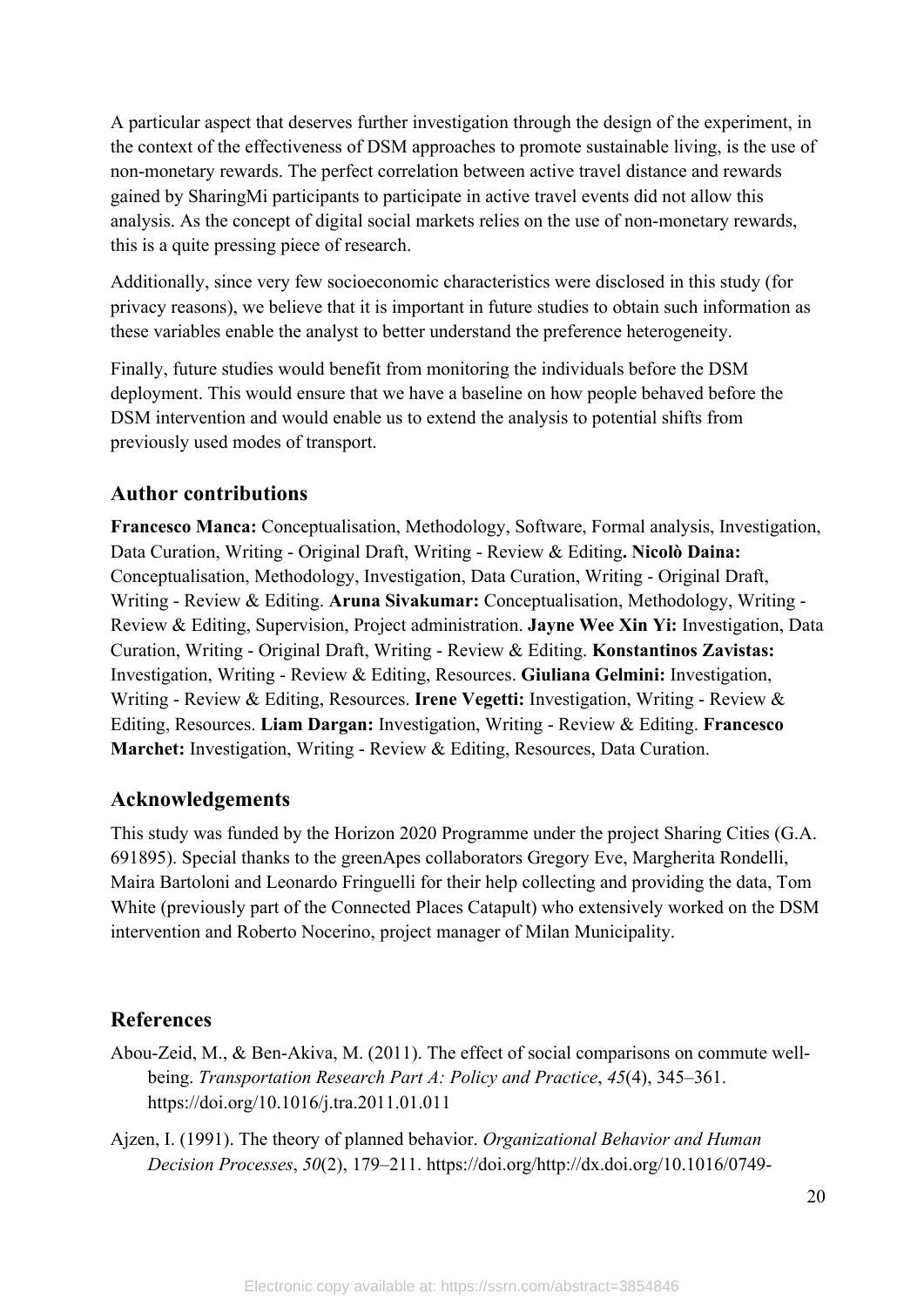5978(91)90020-T

- Alassiri, A. A., Muda, M. B., Ghazali, R. Bin, & Ahamefula, U. C. (2014). Usage of social networking sites and technological impact on the interaction-enabling features. *International Journal of Humanities and Social Science*, *4*(4), 46–61.
- Amini, F., Ahmad, J., & Ambali, A. R. (2014). The influence of reward and penalty on households' recycling intention. *APCBEE Procedia*, *10*, 187–192.
- Axsen, J., & Kurani, K. S. (2014). Social Influence and Proenvironmental Behavior: The Reflexive Layers of Influence Framework. *Environment and Planning B: Planning and Design*, *41*(5), 847–862. https://doi.org/10.1068/b38101
- Axsen, J., Orlebar, C., & Skippon, S. (2013). Social influence and consumer preference formation for pro-environmental technology: The case of a U.K. workplace electricvehicle study. *Ecological Economics*, *95*, 96–107. internalpdf://0802389336/Axsen\_2013.pdf
- Axsen, J., TyreeHageman, J., & Lentz, A. (2012). Lifestyle practices and pro-environmental technology. *Ecological Economics*, *82*, 64–74. https://doi.org/10.1016/j.ecolecon.2012.07.013
- Ayres, I. (2010). *Carrots and sticks: Unlock the power of incentives to get things done*. Bantam.
- Bartlett, M. S. (1951). The effect of standardization on a  $\chi$  2 approximation in factor analysis. *Biometrika*, *38*(3/4), 337–344. internal-pdf://3.216.67.123/Bartlet.pdf
- Bates, D., Maechler, M., Bolker, B., Walker, S., Christensen, R. H. B., Singmann, H., Dai, B., & Scheipl, F. (2012). Package 'lme4.' *CRAN. R Foundation for Statistical Computing*.
- Cameron, A. C., & Trivedi, P. K. (2013). *Regression analysis of count data* (Vol. 53). Cambridge university press.
- Centola, D. (2010). The spread of behavior in an online social network experiment. *Science*, *329*(5996), 1194–1197.
- Chen, Y., Wang, Q., & Xie, J. (2011). Online social interactions: A natural experiment on word of mouth versus observational learning. *Journal of Marketing Research*, *48*(2), 238–254.
- Cherchi, E. (2017). A stated choice experiment to measure the effect of informational and normative conformity in the preference for electric vehicles. *Transportation Research Part A: Policy and Practice*, *100*, 88–104. https://doi.org/10.1016/j.tra.2017.04.009
- Cialdini, R. B. (2007). *Influence: The psychology of persuasion* (Vol. 55). Collins New York.
- Cialdini, R. B., & Goldstein, N. J. (2004). Social Influence: Compliance and Conformity. *Annual Reviews of Psychology*, *55*, 591–621. internalpdf://0174384932/Cialdini\_2004.pdf

Corepal, R., Tully, M. A., Kee, F., Miller, S. J., & Hunter, R. F. (2018). Behavioural incentive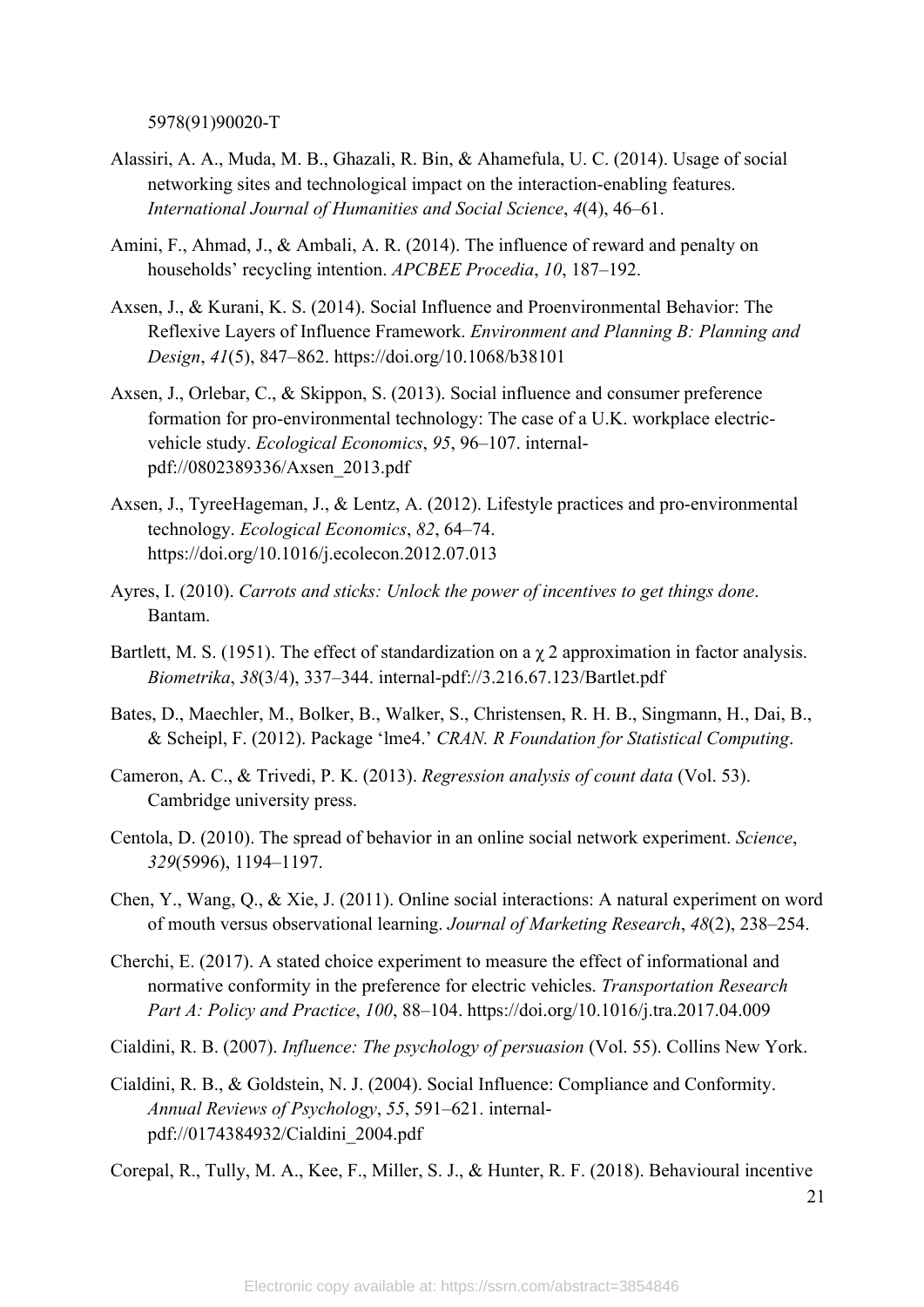interventions for health behaviour change in young people (5–18 years old): A systematic review and meta-analysis. *Preventive Medicine*, *110*, 55–66.

- Di Dio, S., La Gennusa, M., Peri, G., Rizzo, G., & Vinci, I. (2018). Involving people in the building up of smart and sustainable cities: How to influence commuters' behaviors through a mobile app game. *Sustainable Cities and Society*, *42*(July), 325–336. https://doi.org/10.1016/j.scs.2018.07.021
- DiStefano, C., Zhu, M., & Mindrila, D. (2009). Understanding and using factor scores: Considerations for the applied researcher. *Practical Assessment, Research, and Evaluation*, *14*(1), 20.
- French, J. R., Raven, B., & Cartwright, D. (1959). The bases of social power. *Classics of Organization Theory*, *7*, 311–320.
- Gardner, W., Mulvey, E. P., & Shaw, E. C. (1995). Regression analyses of counts and rates: Poisson, overdispersed Poisson, and negative binomial models. *Psychological Bulletin*, *118*(3), 392.
- Gärling, T., & Fujii, S. (2009). Travel behavior modification: Theories, methods, and programs. *The Expanding Sphere of Travel Behaviour Research*, 97–128.
- Gass, R. H., & Seiter, J. S. (2015). *Persuasion: Social inflence and compliance gaining*. Routledge.
- Gneezy, U., Meier, S., & Rey-Biel, P. (2011). When and why incentives (don't) work to modify behavior. *Journal of Economic Perspectives*, *25*(4), 191–210.
- Goetzke, F. (2008). Network effects in public transit use: evidence from a spatially autoregressive mode choice model for New York. *Urban Studies*, *45*(2), 407–417.
- Hamari, J., Sjöklint, M., & Ukkonen, A. (2016). The sharing economy: Why people participate in collaborative consumption. *Journal of the Association for Information Science and Technology*, *67*(9), 2047–2059.
- Hardman, S., Chandan, A., Tal, G., & Turrentine, T. (2017). The effectiveness of financial purchase incentives for battery electric vehicles–A review of the evidence. *Renewable and Sustainable Energy Reviews*, *80*, 1100–1111.
- Hartig, F. (2019). DHARMa: residual diagnostics for hierarchical (multi-level/mixed) regression models. *R Package Version 0.2*, *4*.
- Hutter, K., Hautz, J., Dennhardt, S., & Füller, J. (2013). The impact of user interactions in social media on brand awareness and purchase intention: the case of MINI on Facebook. *Journal of Product & Brand Management*.
- IPCC. (2014). *Climate change 2013: the physical science basis: Working Group I contribution to the Fifth assessment report of the Intergovernmental Panel on Climate Change*. Cambridge University Press.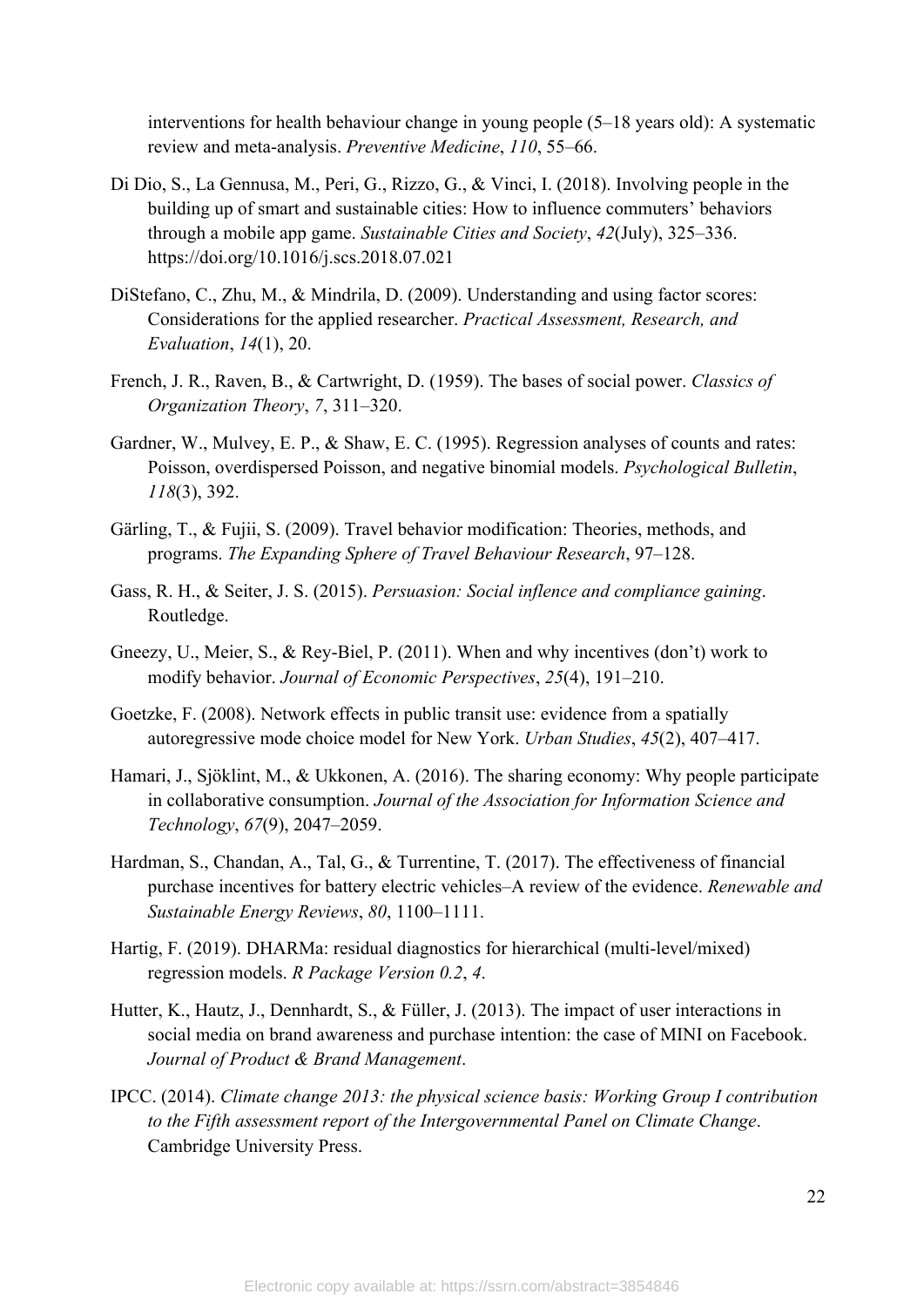- Isa, N. F., Salleh, N. A. M., & Aziz, A. A. (2016). Determinants and impact of online social interaction on online buying behaviour. *Procedia-Social and Behavioral Sciences*, *219*, 352–358.
- Kahneman, D., & Tversky, A. (2013). Prospect theory: An analysis of decision under risk. In *Handbook of the fundamentals of financial decision making: Part I* (pp. 99–127). World Scientific.
- Kaiser, H. F. (1974). An index of factorial simplicity. *Psychometrika*, *39*(1), 31–36. internalpdf://107.203.204.196/Kaiser1974.pdf
- Kamargianni, M., & Polydoropoulou, A. (2013). Hybrid choice model to investigate effects of teenagers' attitudes toward walking and cycling on mode choice behavior. *Transportation Research Record*, *2382*(1), 151–161. internalpdf://169.12.241.121/Kamargianni\_2016.pdf
- Kreps, D. M. (1997). Intrinsic motivation and extrinsic incentives. *The American Economic Review*, *87*(2), 359–364.
- Lehman, P. K., & Geller, E. S. (2004). Behavior analysis and environmental protection: Accomplishments and potential for more. *Behavior and Social Issues*, *13*(1), 13–33.
- Livingstone, S., & Brake, D. R. (2010). On the rapid rise of social networking sites: New findings and policy implications. *Children & Society*, *24*(1), 75–83.
- Long, J. S. (1997). *Regression models for categorical and limited dependent variables* (Vol. 7). Sage.
- Long, J. S., & Freese, J. (2006). *Regression models for categorical dependent variables using Stata* (Vol. 7). Stata press.
- Manca, F., Sivakumar, A., Daina, N., Axsen, J., & Polak, J. W. (2020). Modelling the influence of peers' attitudes on choice behaviour: Theory and empirical application on electric vehicle preferences. *Transportation Research Part A: Policy and Practice*, *140*, 278–298. https://doi.org/10.1016/j.tra.2020.08.016
- Manca, F., Sivakumar, A., & Polak, J. W. (2019). The effect of social influence and social interactions on the adoption of a new technology: The use of bike sharing in a student population. *Transportation Research Part C: Emerging Technologies*, *105*. https://doi.org/10.1016/j.trc.2019.02.010
- Mauri, A. G., & Minazzi, R. (2013). Web reviews influence on expectations and purchasing intentions of hotel potential customers. *International Journal of Hospitality Management*, *34*, 99–107.
- Moran, D., Kanemoto, K., Jiborn, M., Wood, R., Többen, J., & Seto, K. C. (2018). Carbon footprints of 13 000 cities. *Environmental Research Letters*, *13*(6). https://doi.org/10.1088/1748-9326/aac72a

Naphade, M., Banavar, G., Harrison, C., Paraszczak, J., & Morris, R. (2011). Smarter cities and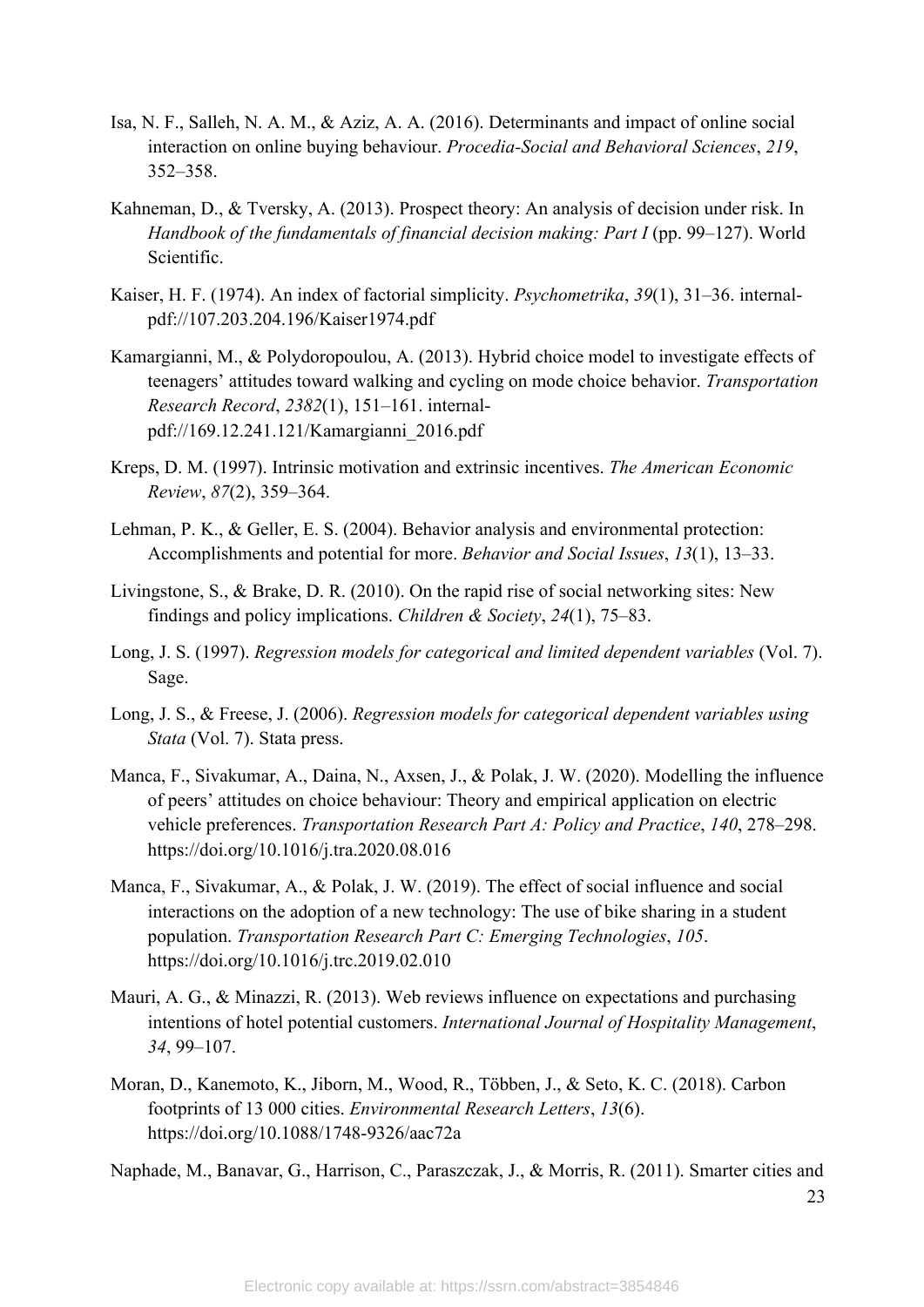their innovation challenges. *Computer*, *44*(6), 32–39.

- Nolan, J. M., Schultz, P. W., Cialdini, R. B., Goldstein, N. J., & Griskevicius, V. (2008). Normative social influence is underdetected. *Personality and Social Psychology Bulletin*, *34*(7), 913–923.
- Novak, J., Melenhorst, M., Micheel, I., Pasini, C., Fraternali, P., & Rizzoli, A. E. (2018). Integrating behavioural change and gamified incentive modelling for stimulating water saving. *Environmental Modelling & Software*, *102*, 120–137.
- Peschiera, G., Taylor, J. E., & Siegel, J. A. (2010). Response–relapse patterns of building occupant electricity consumption following exposure to personal, contextualized and occupant peer network utilization data. *Energy and Buildings*, *42*(8), 1329–1336.
- Pratkanis, A. R. (2007). *Social influence analysis: An index of tactics.*
- Prato, C., Bekhor, S., & Pronello, C. (2005). Methodology for exploratory analysis of latent factors influencing drivers' behavior. *Transportation Research Record: Journal of the Transportation Research Board*, *1926*, 115–125. internal-pdf://0858039606/Prato 2005.pdf
- Promberger, M., Dolan, P., & Marteau, T. M. (2012). "Pay them if it works": discrete choice experiments on the acceptability of financial incentives to change health related behaviour. *Social Science & Medicine*, *75*(12), 2509–2514.
- Rajapaksa, D., Gifford, R., Torgler, B., Garcia-Valiñas, M., Athukorala, W., Managi, S., & Wilson, C. (2019). Do monetary and non-monetary incentives influence environmental attitudes and behavior? Evidence from an experimental analysis. *Resources, Conservation and Recycling*, *149*, 168–176.
- Revelle, W., & Zinbarg, R. E. (2009). Coefficients alpha, beta, omega, and the glb: Comments on Sijtsma. *Psychometrika*, *74*(1), 145–154.
- Sarason, S. B. (1974). *The psychological sense of community: Prospects for a community psychology.* Jossey-Bass.
- Sharing Cities. (2020). *Digital Social Market: Designing services which enhance conncetions between cities and citizens*. http://nws.eurocities.eu/MediaShell/media/2020\_Booklets\_DSM\_Final.pdf
- Sharmeen, F., Arentze, T., & Timmermans, H. (2013). *A multilevel path analysis of social network dynamics and the mutual interdependencies between face-to-face and ICT modes of social interaction in the context of life-cycle events*.
- Sherwin, H., Chatterjee, K., & Jain, J. (2014). An exploration of the importance of social influence in the decision to start bicycling in England. *Transportation Research Part A: Policy and Practice*, *68*, 32–45.
- Sijtsma, K. (2009). On the use, the misuse, and the very limited usefulness of Cronbach's alpha. *Psychometrika*, *74*(1), 107.